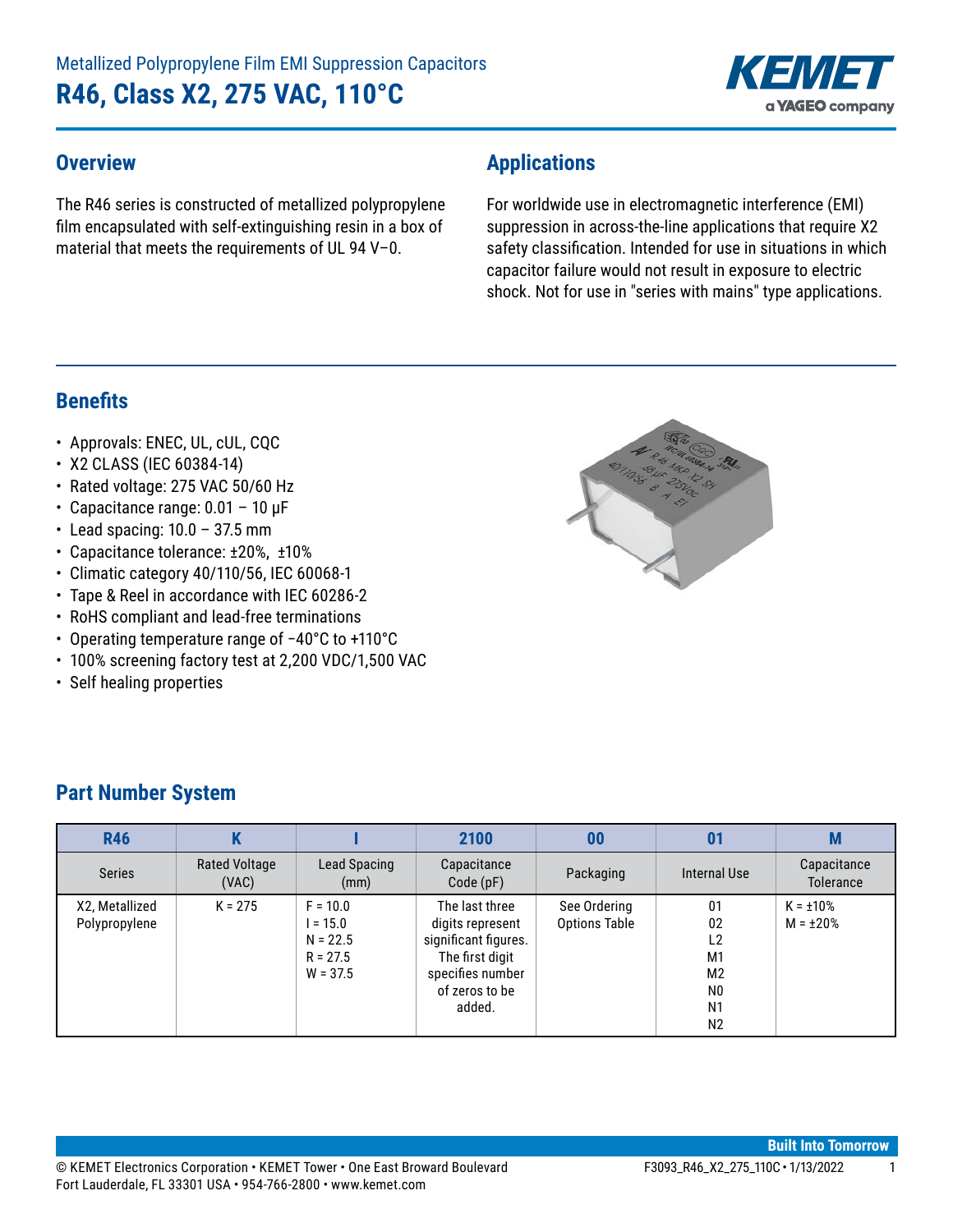

## **Ordering Options Table**

| <b>Lead Spacing</b><br><b>Nominal</b><br>(mm) | <b>Type of Leads and Packaging</b>                                   | <b>Lead Length</b><br>(mm)  | <b>Lead and</b><br><b>Packaging</b><br><b>Code</b> |
|-----------------------------------------------|----------------------------------------------------------------------|-----------------------------|----------------------------------------------------|
|                                               | <b>Standard Lead and Packaging Options</b>                           |                             |                                                    |
|                                               | Bulk (Bag) - Short Leads                                             | $4 + 2/-0$                  | 00                                                 |
|                                               | Ammo Pack                                                            | $H_0 = 18.5 \pm 0.5$        | DQ                                                 |
|                                               | <b>Other Lead and Packaging Options</b>                              |                             |                                                    |
|                                               | Tape & Reel (Large Reel)                                             | $H0 = 18.5 \pm 0.5$         | СK                                                 |
|                                               | Bulk (Bag) <sup>2</sup> - Short Leads                                | $2.7 + 0.5/-0$              | <b>JA</b>                                          |
| 10                                            | Bulk $(Bag)^2$ - Short Leads                                         | $3.5 + 0.5/-0$              | JB                                                 |
| 15                                            | Bulk (Bag) <sup>2</sup> - Short Leads                                | $4.0 + 0.5/-0$              | JE                                                 |
| 22.5                                          | Bulk $(Bag)^2$ - Short Leads                                         | $3.2 + 0.3 - 0.2$           | JH                                                 |
|                                               | Bulk (Bag) - Long Leads                                              | $18 + 1$                    | <b>JM</b>                                          |
|                                               | Bulk (Bag) - Long Leads                                              | $30 + 5/-0$                 | 40                                                 |
|                                               | Bulk (Bag) - Long Leads                                              | $25 + 2/-1$                 | 50                                                 |
|                                               | Bulk (Bag) - Insulated Rigid Leads                                   | $30 + 5/-0$ (sp 8 ±2)       | 51                                                 |
|                                               | Bulk (Bag) - Insulated Flexible Leads                                | $150 \pm 5$ (sp 8 $\pm 2$ ) | 52                                                 |
|                                               |                                                                      |                             |                                                    |
|                                               | <b>Standard Lead and Packaging Options</b>                           |                             |                                                    |
|                                               | Bulk (Bag) - Short Leads                                             | $4 + 2/-0$                  | 00                                                 |
|                                               | Tape & Reel (Large Reel)                                             | $H0 = 18.5 \pm 0.5$         | CK <sup>1</sup>                                    |
|                                               | <b>Other Lead and Packaging Options</b><br>Bulk (Tray) - Short Leads | $2.7 + 0.5/- 0$             | JA                                                 |
|                                               | Bulk (Tray) - Short Leads                                            | $3.5 + 0.5/-0$              | JB                                                 |
| 27.5                                          | Bulk (Tray) - Short Leads                                            | $4.0 + 0.5/-0$              | JE                                                 |
|                                               | Bulk (Tray) - Short Leads                                            | $3.2 + 0.3 - 0.2$           | JH                                                 |
|                                               | Bulk (Tray) - Long Leads                                             | $18 + 1$                    | <b>JM</b>                                          |
|                                               | Bulk (Tray) - Long Leads                                             | $30 + 5/-0$                 | 40                                                 |
|                                               | Bulk (Tray) - Long Leads                                             | $25 + 2/-1$                 | 50                                                 |
|                                               | Bulk (Bag) - Insulated Rigid Leads                                   | $30 + 5/-0$ (sp 8 ±2)       | 51                                                 |
|                                               | Bulk (Bag) - Insulated Flexible Leads                                | $150 \pm 5$ (sp $8 \pm 2$ ) | 52                                                 |
|                                               | <b>Standard Lead and Packaging Options</b>                           |                             |                                                    |
|                                               | Bulk (Tray) - Short Leads                                            | $4 + 2/-0$                  | $00\,$                                             |
|                                               | <b>Other Lead and Packaging Options</b>                              |                             |                                                    |
|                                               | Bulk (Tray) - Short Leads                                            | $2.7 + 0.5/- 0$             | JA                                                 |
|                                               | Bulk (Tray) - Short Leads                                            | $3.5 + 0.5/-0$              | JB                                                 |
|                                               | Bulk (Tray) - Short Leads                                            | $4.0 + 0.5/-0$              | JE                                                 |
| 37.5                                          | Bulk (Tray) - Short Leads                                            | $3.2 + 0.3 - 0.2$           | JH                                                 |
|                                               | Bulk (Tray) - Long Leads                                             | $18 \pm 1$                  | <b>JM</b>                                          |
|                                               | Bulk (Tray) - Long Leads                                             | $30 + 5/-0$                 | 40                                                 |
|                                               | Bulk (Tray) - Long Leads                                             | $25 + 2/-1$                 | 50                                                 |
|                                               | Bulk (Bag) - Insulated Rigid Leads                                   | $30 + 5/-0$ (sp 8 ±2)       | 51                                                 |
|                                               | Bulk (Bag) - Insulated Flexible Leads                                | $150 \pm 5$ (sp $8 \pm 2$ ) | 52                                                 |

*1 Not for all sizes, see "Packaging Quantities" table.*

*2 For lead spacing 22.5 case sizes ≥8.5\*17\*26.5 the parts are packed in a Pizza box 335\*320\*34 mm*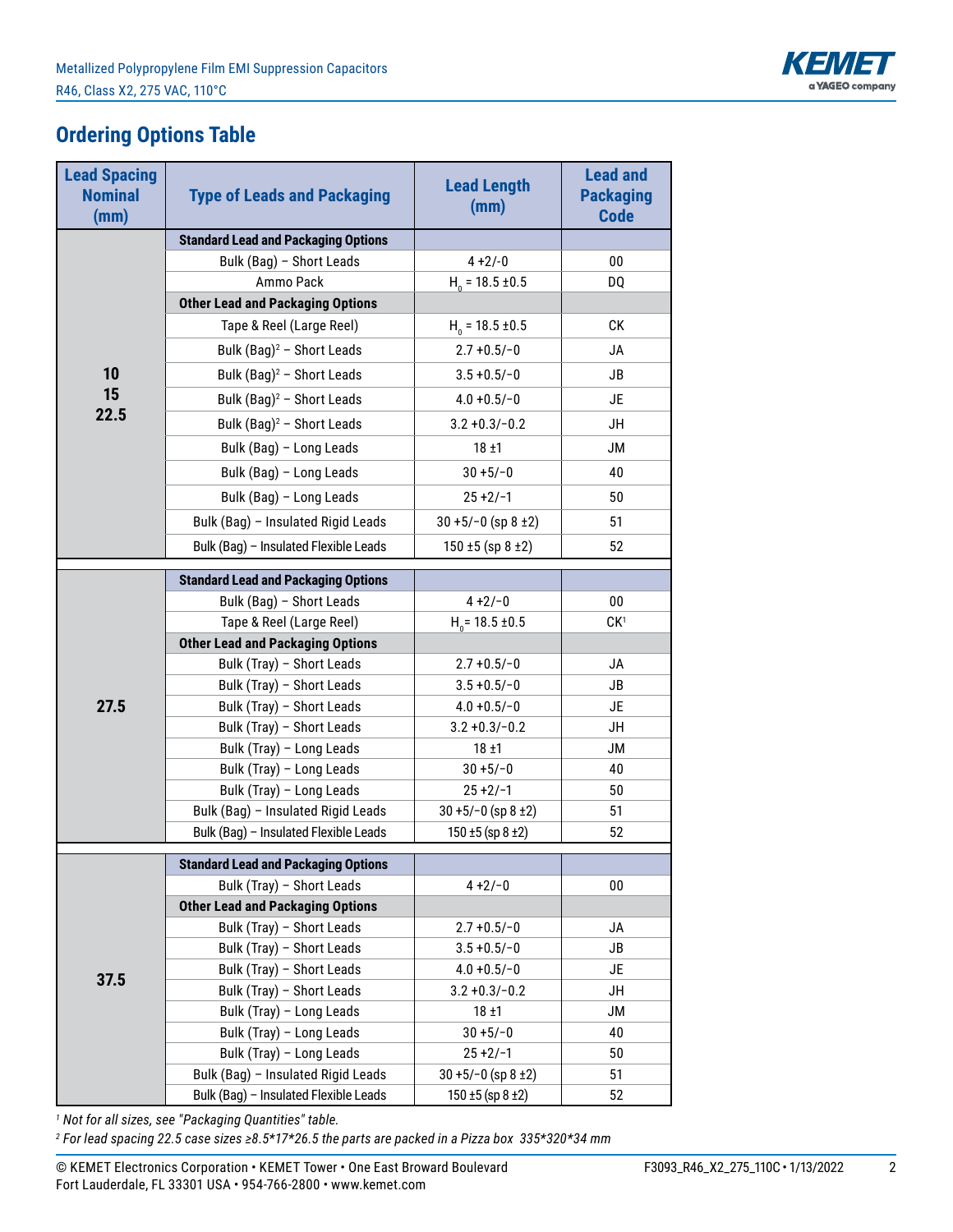

## **Dimensions – Millimeters**



F  $L \longrightarrow$   $\longleftarrow$  T H 8 ±2 35 +0/−5 FRONT VIEW SIDE VIEW

# $L \longrightarrow$  H FRONT VIEW SIDE VIEW

**Insulated Flexible Leads 0.5 mm2**

8 ±2

150 ±5

| $\overline{\mathbf{s}}$ |                                                                                |         | T           |         | Ĥ           | г       |             | F       |           |
|-------------------------|--------------------------------------------------------------------------------|---------|-------------|---------|-------------|---------|-------------|---------|-----------|
| Nominal                 | Tolerance                                                                      | Nominal | Tolerance   | Nominal | Tolerance   | Nominal | Tolerance   | Nominal | Tolerance |
| 10.0                    | ± 0.4                                                                          | 4.0     | $+0.2/-0.5$ | 9.0     | $+0.1/-0.5$ | 13.0    | $+0.2/-0.5$ | 0.6     | ±0.05     |
| 10.0                    | ± 0.4                                                                          | 5.0     | $+0.2/-0.5$ | 11.0    | $+0.1/-0.5$ | 13.0    | $+0.2/-0.5$ | 0.6     | ±0.05     |
| 10.0                    | $\pm$ 0.4                                                                      | 6.0     | $+0.2/-0.5$ | 12.0    | $+0.1/-0.5$ | 13.0    | $+0.2/-0.5$ | 0.6     | ±0.05     |
| 15.0                    | ± 0.4                                                                          | 5.0     | $+0.2/-0.5$ | 11.0    | $+0.1/-0.5$ | 18.0    | $+0.3/-0.5$ | 0.6     | ±0.05     |
| 15.0                    | ± 0.4                                                                          | 6.0     | $+0.2/-0.5$ | 12.0    | $+0.1/-0.5$ | 18.0    | $+0.3/-0.5$ | 0.6     | ±0.05     |
| 15.0                    | ± 0.4                                                                          | 6.0     | $+0.2/-0.5$ | 17.5    | $+0.1/-0.5$ | 18.0    | $+0.3/-0.5$ | 0.6     | ±0.05     |
| 15.0                    | $\pm$ 0.4                                                                      | 7.5     | $+0.2/-0.5$ | 13.5    | $+0.1/-0.5$ | 18.0    | $+0.5/-0.5$ | 0.6     | ±0.05     |
| 15.0                    | $\pm$ 0.4                                                                      | 7.5     | $+0.2/-0.5$ | 18.5    | $+0.1/-0.5$ | 18.0    | $+0.5/-0.5$ | 0.8     | ±0.05     |
| 15.0                    | ± 0.4                                                                          | 8.5     | $+0.2/-0.5$ | 14.5    | $+0.1/-0.5$ | 18.0    | $+0.5/-0.5$ | 0.6     | ±0.05     |
| 15.0                    | ± 0.4                                                                          | 9.0     | $+0.2/-0.5$ | 12.5    | $+0.1/-0.5$ | 18.0    | $+0.5/-0.5$ | 0.6     | ±0.05     |
| 15.0                    | $\pm$ 0.4                                                                      | 10.0    | $+0.2/-0.5$ | 16.0    | $+0.1/-0.5$ | 18.0    | $+0.5/-0.5$ | 0.8     | ±0.05     |
| 15.0                    | $\pm$ 0.4                                                                      | 11.0    | $+0.2/-0.5$ | 19.0    | $+0.1/-0.5$ | 18.0    | $+0.5/-0.5$ | 0.8     | ±0.05     |
| 15.0                    | ± 0.4                                                                          | 13.0    | $+0.2/-0.5$ | 12.0    | $+0.1/-0.5$ | 18.0    | $+0.5/-0.5$ | 0.8     | ±0.05     |
| 22.5                    | ± 0.4                                                                          | 6.0     | $+0.2/-0.5$ | 15.0    | $+0.1/-0.5$ | 26.5    | $+0.3/-0.5$ | 0.8     | ±0.05     |
| 22.5                    | ± 0.4                                                                          | 7.0     | $+0.2/-0.5$ | 16.0    | $+0.1/-0.5$ | 26.5    | $+0.3/-0.5$ | 0.8     | ±0.05     |
| 22.5                    | ± 0.4                                                                          | 10.0    | $+0.2/-0.5$ | 18.5    | $+0.1/-0.5$ | 26.5    | $+0.3/-0.5$ | 0.8     | ±0.05     |
| 22.5                    | ± 0.4                                                                          | 11.0    | $+0.2/-0.5$ | 20.0    | $+0.1/-0.5$ | 26.5    | $+0.3/-0.5$ | 0.8     | ±0.05     |
| 22.5                    | ± 0.4                                                                          | 13.0    | $+0.2/-0.5$ | 22.0    | $+0.1/-0.5$ | 26.5    | $+0.3/-0.5$ | 0.8     | ±0.05     |
| 27.5                    | $\pm$ 0.4                                                                      | 9.0     | $+0.2/-0.7$ | 17.0    | $+0.1/-0.7$ | 32.0    | $+0.3/-0.7$ | 0.8     | ±0.05     |
| 27.5                    | ± 0.4                                                                          | 11.0    | $+0.2/-0.7$ | 20.0    | $+0.1/-0.7$ | 32.0    | $+0.3/-0.7$ | 0.8     | ±0.05     |
| 27.5                    | ± 0.4                                                                          | 13.0    | $+0.2/-0.7$ | 22.0    | $+0.1/-0.7$ | 32.0    | $+0.3/-0.7$ | 0.8     | ±0.05     |
| 27.5                    | $\pm$ 0.4                                                                      | 13.0    | $+0.2/-0.7$ | 25.0    | $+0.1/-0.7$ | 32.0    | $+0.3/-0.7$ | 0.8     | ±0.05     |
| 27.5                    | ± 0.4                                                                          | 14.0    | $+0.2/-0.7$ | 28.0    | $+0.1/-0.7$ | 32.0    | $+0.3/-0.7$ | 0.8     | ±0.05     |
| 27.5                    | $\pm$ 0.4                                                                      | 18.0    | $+0.2/-0.7$ | 33.0    | $+0.1/-0.7$ | 32.0    | $+0.3/-0.7$ | 0.8     | ±0.05     |
| 27.5                    | ± 0.4                                                                          | 22.0    | $+0.2/-0.7$ | 37.0    | $+0.1/-0.7$ | 32.0    | $+0.3/-0.7$ | 0.8     | ±0.05     |
|                         | Note: See Ordering Options Table for lead length (LL/H <sub>0</sub> ) options. |         |             |         |             |         |             |         |           |

|       |                  |         |             |         | $35 + 0/-5$<br>$\frac{8+2}{2}$ |         |        |
|-------|------------------|---------|-------------|---------|--------------------------------|---------|--------|
|       |                  |         | Н           |         |                                |         |        |
| minal | <b>Tolerance</b> | Nominal | Tolerance   | Nominal | Tolerance                      | Nominal | Tole   |
| 4.0   | $+0.2/-0.5$      | 9.0     | $+0.1/-0.5$ | 13.0    | $+0.2/-0.5$                    | 0.6     | $\pm($ |
| 5.0   | $+0.2/-0.5$      | 11.0    | $+0.1/-0.5$ | 13.0    | $+0.2/-0.5$                    | 0.6     | $\pm($ |
|       |                  |         |             |         |                                |         |        |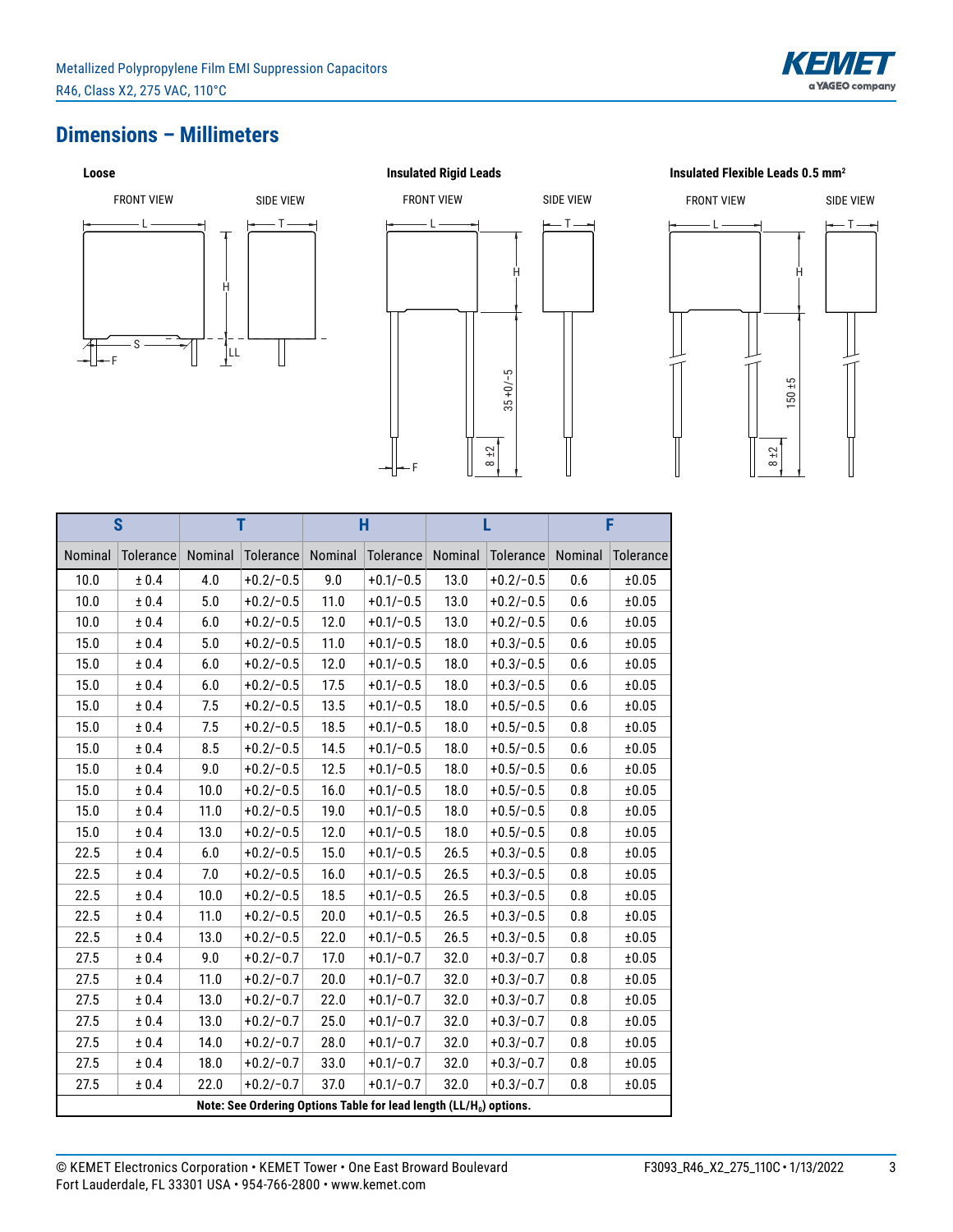

### **Dimensions – Millimeters cont.**



# F  $L \longrightarrow$   $\longleftarrow$  T H 8 ±2 35 +0/−5 FRONT VIEW SIDE VIEW



|         | S                                                                              |         |                  |         | Н           |         |                  |         |           |
|---------|--------------------------------------------------------------------------------|---------|------------------|---------|-------------|---------|------------------|---------|-----------|
| Nominal | <b>Tolerance</b>                                                               | Nominal | <b>Tolerance</b> | Nominal | Tolerance   | Nominal | <b>Tolerance</b> | Nominal | Tolerance |
| 37.5    | ± 0.4                                                                          | 11.0    | $+0.3/-0.7$      | 22.0    | $+0.1/-0.7$ | 41.5    | $+0.3/-0.7$      | 1.0     | ±0.05     |
| 37.5    | ± 0.4                                                                          | 13.0    | $+0.3/-0.7$      | 24.0    | $+0.1/-0.7$ | 41.5    | $+0.3/-0.7$      | 1.0     | ±0.05     |
| 37.5    | ± 0.4                                                                          | 16.0    | $+0.3/-0.7$      | 28.5    | $+0.1/-0.7$ | 41.5    | $+0.3/-0.7$      | 1.0     | ±0.05     |
| 37.5    | ± 0.4                                                                          | 19.0    | $+0.3/-0.7$      | 32.0    | $+0.1/-0.7$ | 41.5    | $+0.3/-0.7$      | 1.0     | ±0.05     |
| 37.5    | ± 0.4                                                                          | 20.0    | $+0.3/-0.7$      | 40.0    | $+0.1/-0.7$ | 41.5    | $+0.3/-0.7$      | 1.0     | ±0.05     |
| 37.5    | ± 0.4                                                                          | 24.0    | $+0.3/-0.7$      | 44.0    | $+0.1/-0.7$ | 41.5    | $+0.3/-0.7$      | 1.0     | ±0.05     |
| 37.5    | ± 0.4                                                                          | 30.0    | $+0.3/-0.7$      | 45.0    | $+0.1/-0.7$ | 41.5    | $+0.3/-0.7$      | 1.0     | ±0.05     |
|         | Note: See Ordering Options Table for lead length (LL/H <sub>0</sub> ) options. |         |                  |         |             |         |                  |         |           |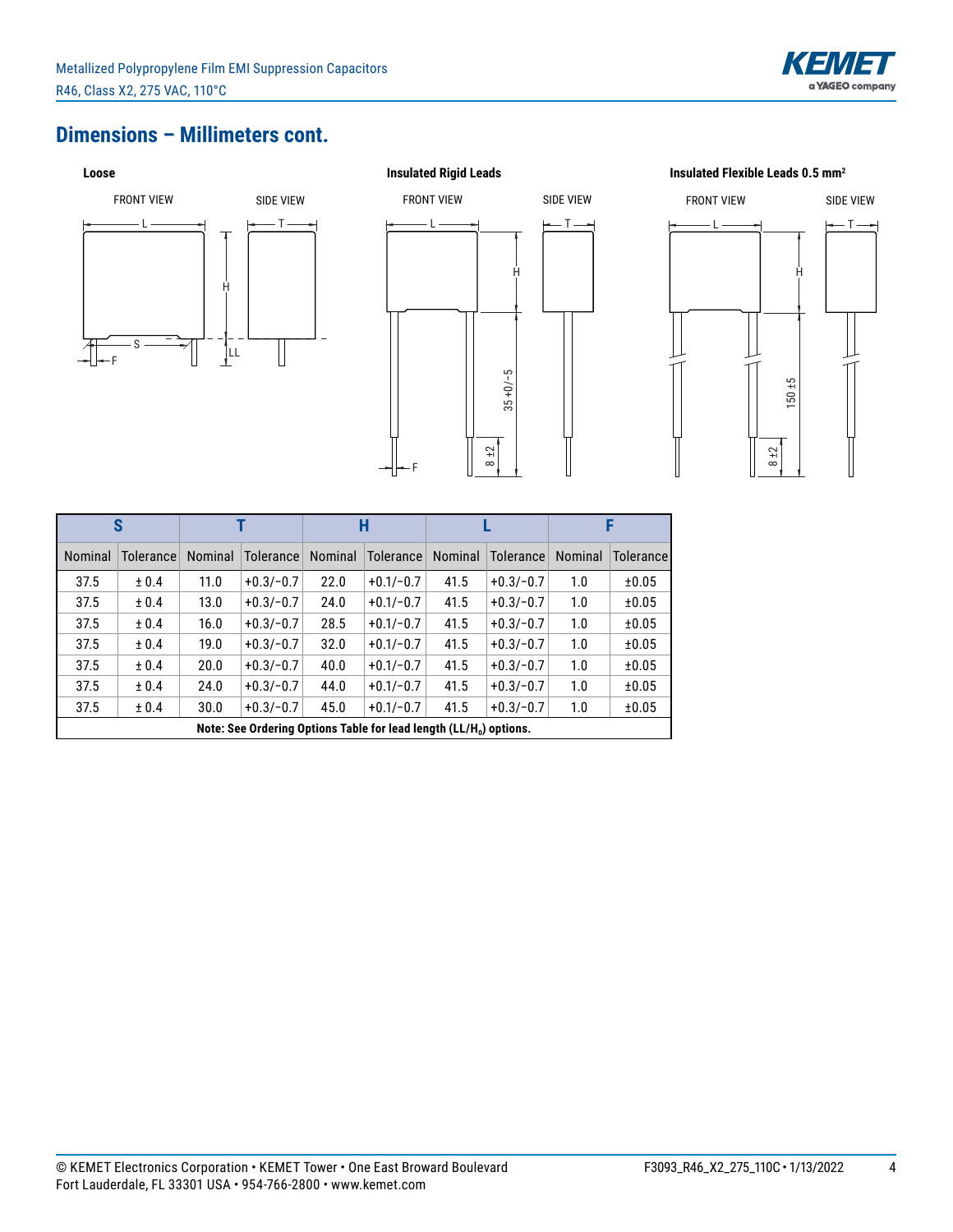

## **Performance Characteristics**

| Dielectric                                      | Polypropylene film                                                                                                                                                                                                                                                                                                                                                |                                                                     |                                                                        |                                                                                                                    |  |  |  |
|-------------------------------------------------|-------------------------------------------------------------------------------------------------------------------------------------------------------------------------------------------------------------------------------------------------------------------------------------------------------------------------------------------------------------------|---------------------------------------------------------------------|------------------------------------------------------------------------|--------------------------------------------------------------------------------------------------------------------|--|--|--|
| Plates                                          |                                                                                                                                                                                                                                                                                                                                                                   | Metal layer deposited by evaporation under vacuum                   |                                                                        |                                                                                                                    |  |  |  |
| Winding                                         | Non-inductive type                                                                                                                                                                                                                                                                                                                                                |                                                                     |                                                                        |                                                                                                                    |  |  |  |
| Leads                                           | <b>Tinned wire</b>                                                                                                                                                                                                                                                                                                                                                |                                                                     |                                                                        |                                                                                                                    |  |  |  |
| Protection                                      |                                                                                                                                                                                                                                                                                                                                                                   |                                                                     |                                                                        | Plastic case, thermosetting resin filled. Box material is solvent resistant and flame retardant according to UL94. |  |  |  |
| <b>Related Documents</b>                        | IEC 60384-14, EN 60384-14                                                                                                                                                                                                                                                                                                                                         |                                                                     |                                                                        |                                                                                                                    |  |  |  |
| Rated Voltage V <sub>R</sub>                    | 275 VAC (50/60 Hz)                                                                                                                                                                                                                                                                                                                                                |                                                                     |                                                                        |                                                                                                                    |  |  |  |
| Recommended<br>DC Voltage                       | $\le$ 560 VDC                                                                                                                                                                                                                                                                                                                                                     |                                                                     |                                                                        |                                                                                                                    |  |  |  |
| Capacitance Range                               | $0.010 - 10 \,\mu F$                                                                                                                                                                                                                                                                                                                                              |                                                                     |                                                                        |                                                                                                                    |  |  |  |
| <b>Capacitance Values</b>                       |                                                                                                                                                                                                                                                                                                                                                                   | E6 series (IEC 60063) measured at 1 kHz and +20±1°C                 |                                                                        |                                                                                                                    |  |  |  |
| <b>Capacitance Tolerance</b>                    | ±10%, ±20%                                                                                                                                                                                                                                                                                                                                                        |                                                                     |                                                                        |                                                                                                                    |  |  |  |
| <b>Temperature Range</b>                        | $-40^{\circ}$ C to $+110^{\circ}$ C                                                                                                                                                                                                                                                                                                                               |                                                                     |                                                                        |                                                                                                                    |  |  |  |
| <b>Climatic Category</b>                        | 40/110/56 IEC 60068-1                                                                                                                                                                                                                                                                                                                                             |                                                                     |                                                                        |                                                                                                                    |  |  |  |
|                                                 | Storage time: ≤ 24 months from the date marked on the label package                                                                                                                                                                                                                                                                                               |                                                                     |                                                                        |                                                                                                                    |  |  |  |
|                                                 | Average relative humidity per year ≤ 70%                                                                                                                                                                                                                                                                                                                          |                                                                     |                                                                        |                                                                                                                    |  |  |  |
| <b>Storage Conditions</b>                       |                                                                                                                                                                                                                                                                                                                                                                   | $RH \leq 85\%$ for 30 days randomly distributed throughout the year |                                                                        |                                                                                                                    |  |  |  |
|                                                 | Dew is absent                                                                                                                                                                                                                                                                                                                                                     |                                                                     |                                                                        |                                                                                                                    |  |  |  |
|                                                 | Temperature: -40 to 80°C (see "Maximum Humidity in Storage Conditions" graph below)                                                                                                                                                                                                                                                                               |                                                                     |                                                                        |                                                                                                                    |  |  |  |
| Approvals                                       | ENEC, UL, cUL, CQC                                                                                                                                                                                                                                                                                                                                                |                                                                     |                                                                        |                                                                                                                    |  |  |  |
| <b>Dissipation Factor</b><br>$(tan\delta)$      |                                                                                                                                                                                                                                                                                                                                                                   | ≤ 0.1% (0.06%*) at 1 kHz, +25°C ±5°C (* typical value)              |                                                                        |                                                                                                                    |  |  |  |
| <b>Test Voltage Between</b><br><b>Terminals</b> | The 100% screening factory test is carried out at 2,200 VDC/1,500 VAC. The voltage level is selected to meet the<br>requirements in applicable equipment standards. All electrical characteristics are checked after the test. This test<br>cannot be repeated, as there is a risk of damaging the capacitor. KEMET is not liable in such cases for any failures. |                                                                     |                                                                        |                                                                                                                    |  |  |  |
|                                                 | Measured at +25°C ±5°C, according to IEC 60384-2                                                                                                                                                                                                                                                                                                                  |                                                                     |                                                                        |                                                                                                                    |  |  |  |
|                                                 |                                                                                                                                                                                                                                                                                                                                                                   |                                                                     | Minimum Values Between Terminals                                       |                                                                                                                    |  |  |  |
| <b>Insulation Resistance</b>                    | Voltage Charge                                                                                                                                                                                                                                                                                                                                                    | Voltage Charge Time                                                 | $C \leq 0.33 \mu F$                                                    | $C > 0.33 \mu F$                                                                                                   |  |  |  |
|                                                 | <b>100 VDC</b>                                                                                                                                                                                                                                                                                                                                                    | 1 minute                                                            | $\geq 1 \cdot 10^5$ MQ<br>$( \geq 5 \cdot 10^5 \,\mathrm{M}\Omega )^*$ | $\geq 30,000$ MQ $\cdot$ µF<br>$(2 150,000 M\Omega \cdot \mu F)^*$                                                 |  |  |  |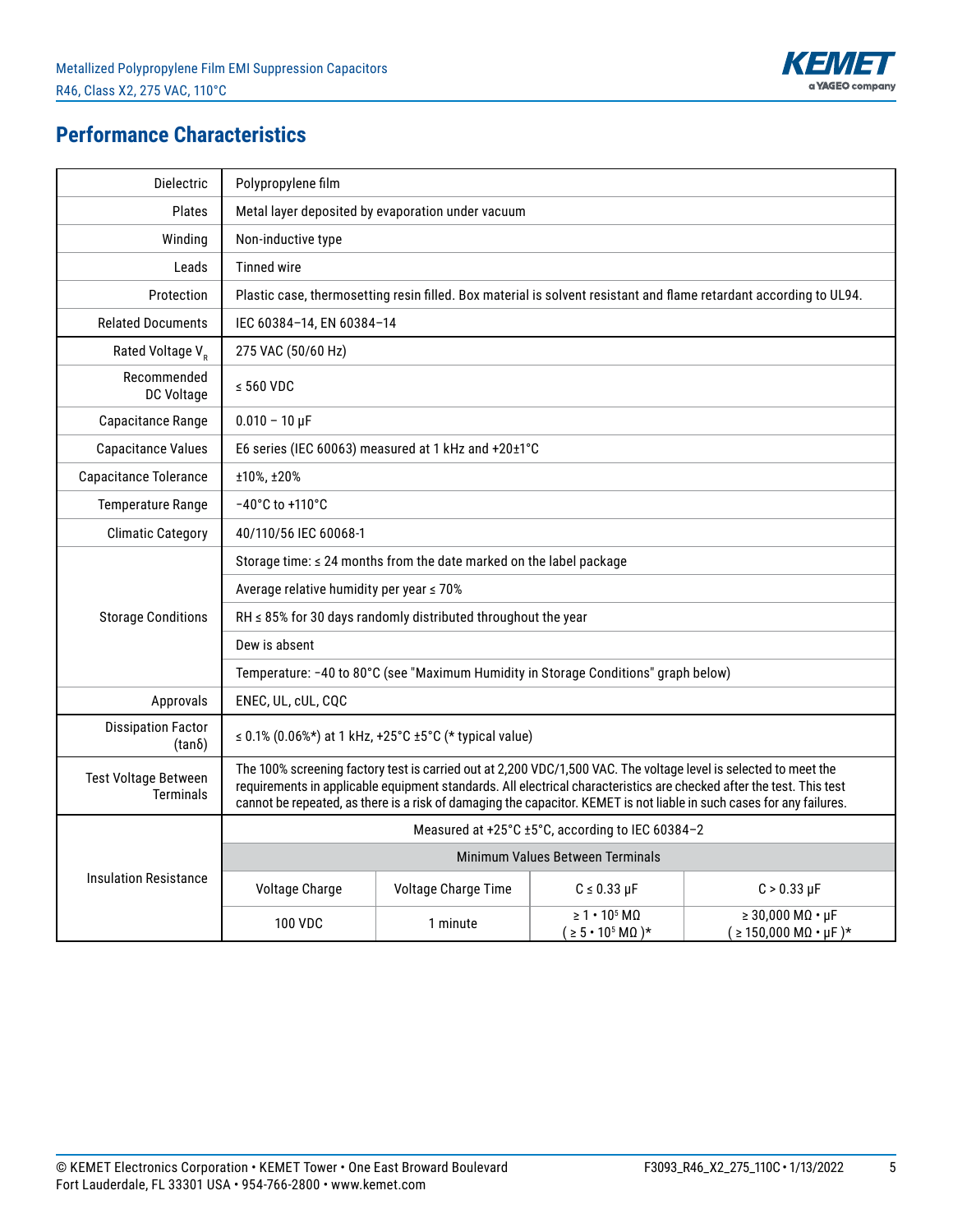

## **Performance Characteristics cont.**



40 45 50 55 60 65 70 75 80 85 90 95 100 105 110 115  $\mathsf{T}$ emperature T<sub>h</sub>(°C)



*Th is the maximum ambient temperature surrounding the capacitor or hottest contact point (e.g. tracks), whichever is higher, in the worst operation conditions in °C.*



## **Impedance Graphs**

**Maximum I**

Maximum

**rms** 80%

0% 20% 40% 60%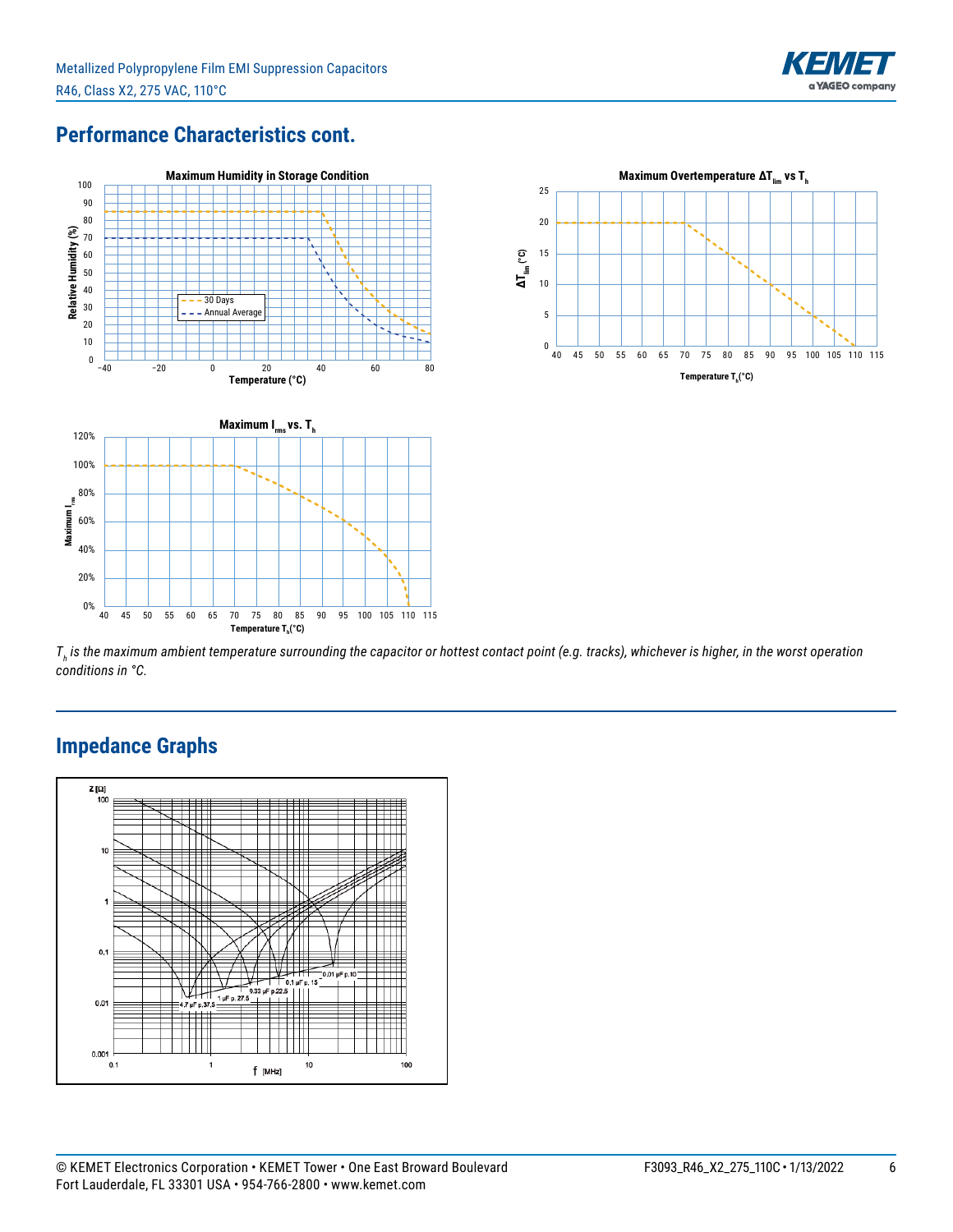# Maximum Voltage (V<sub>rms</sub>) Versus Frequency (Sinusoidal Waveform/Th ≤ 70°C)









KEME

**YAGEO** company

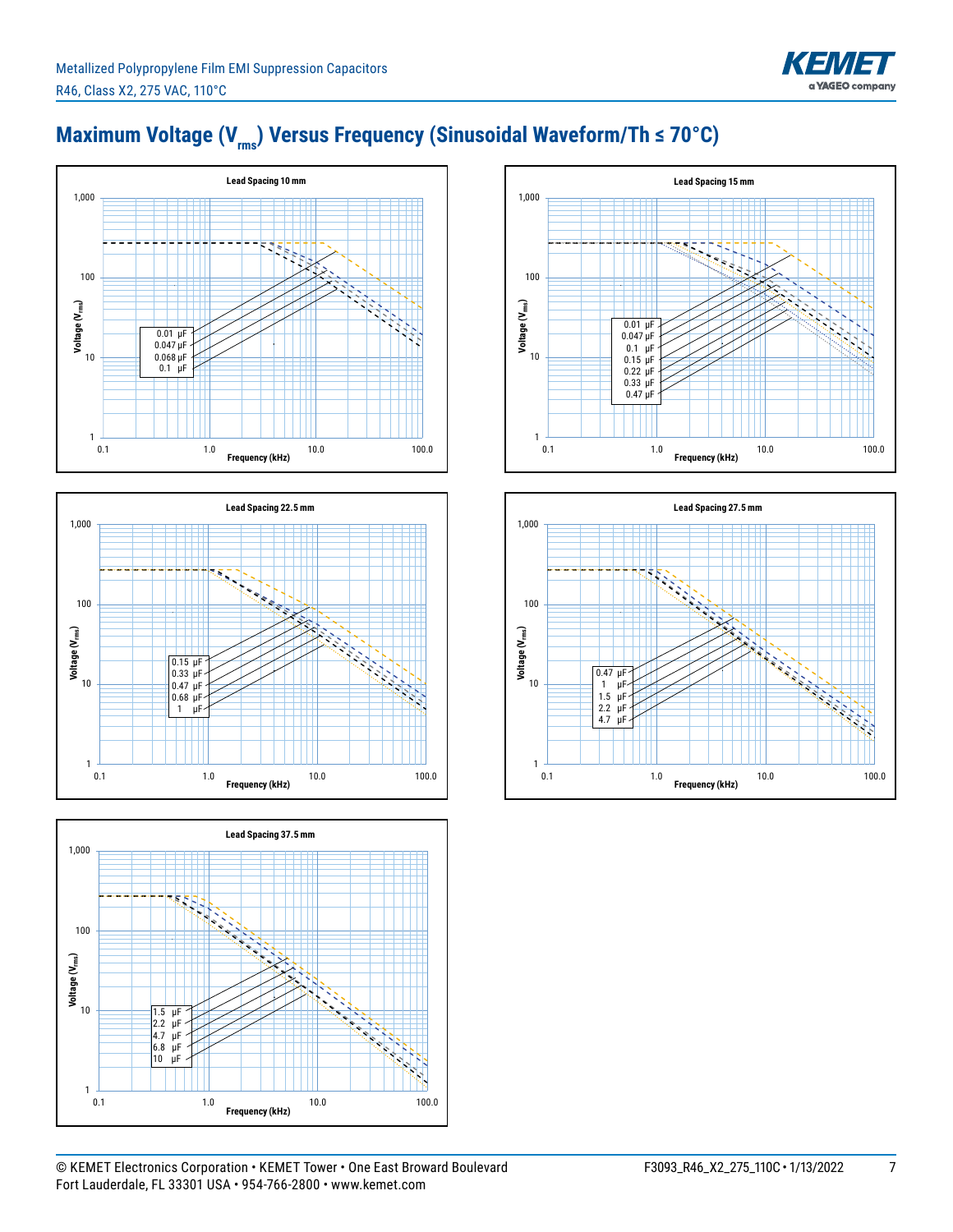









KEME

**YAGEO** company



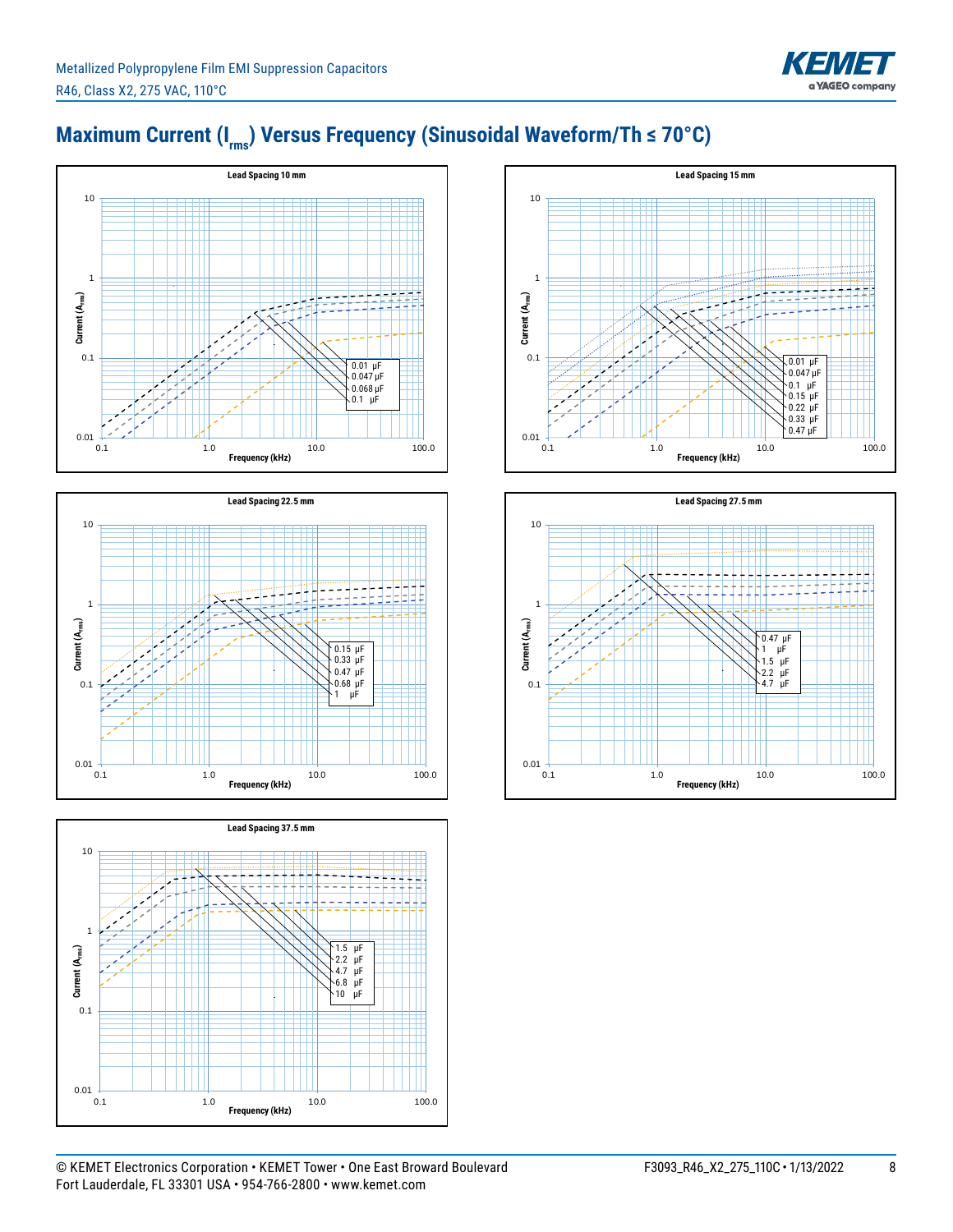

## **Environmental Test Data**

| Test                         | <b>IEC Publication</b>  | <b>Procedure</b>                                                                                                                 |
|------------------------------|-------------------------|----------------------------------------------------------------------------------------------------------------------------------|
| Endurance                    | EN/IEC 60384-14         | 1.25 x V <sub>R</sub> VAC 50 Hz, once every hour increase to 1,000 VAC for 0.1<br>second, 1,000 hours at upper rated temperature |
| Vibration                    | IEC 60068-2-6 Test Fc   | 3 directions at 2 hours each 10 - 55 Hz at 0.75 mm or 98 m/s <sup>2</sup>                                                        |
| Bump                         | IEC 60068-2-29 Test Eb  | 1,000 bumps at 390 m/s <sup>2</sup>                                                                                              |
| <b>Change of Temperature</b> | IEC 60068-2-14 Test Na  | Upper and lower rated temperature 5 cycles                                                                                       |
| <b>Active Flammability</b>   | IEC 60384-14            | $V_R$ + 20 surge pulses at 2.5 kV (pulse every 5 seconds)                                                                        |
| Passive Flammability         | IFC 60384-14            | IEC 60384-1, IEC 60695-11-5 Needle flame test                                                                                    |
| Damp Heat Steady State       | IEC 60068-2-78 Test Cab | $+40^{\circ}$ C and 93% RH, 56 days                                                                                              |

# **Approvals**

| <b>Certification Body</b> | <b>Mark</b>   | <b>Specification</b>                              | <b>File Number</b>                                                                                       |
|---------------------------|---------------|---------------------------------------------------|----------------------------------------------------------------------------------------------------------|
| IMQ S-p.A.                |               | EN/IEC 60384-14                                   | V4413                                                                                                    |
| UL                        | $c$ $\sum$ us | UL 60384-14 and<br>CAN/CSA E60384-14<br>(310 VAC) | E97797                                                                                                   |
| CQC                       |               | GB/T 14472<br>IEC 60384-14                        | CQC08001026549<br>CQC11001060118<br>CQC13001087757<br>CQC14001116028<br>CQC13001101266<br>CQC14001116000 |

# **Environmental Compliance**

All KEMET EMI capacitors are RoHS compliant.

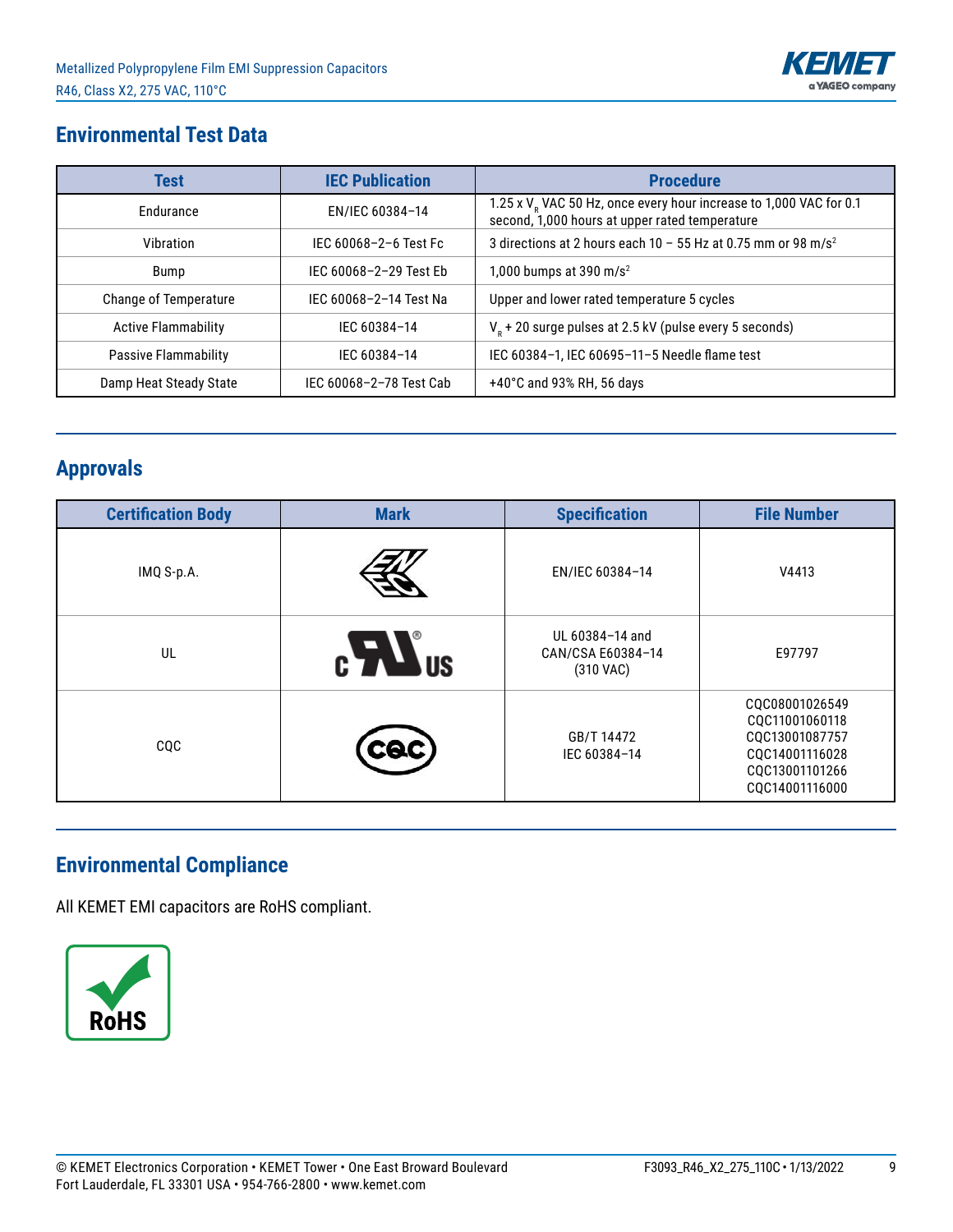

## **Table 1 – Ratings & Part Number Reference**

| <b>Capacitance</b>     |             | <b>Dimensions in mm</b> |          | <b>Lead Spacing</b> | dV/dt          | <b>KEMET</b>                         | <b>Legacy Part</b>        |
|------------------------|-------------|-------------------------|----------|---------------------|----------------|--------------------------------------|---------------------------|
| Value $(\mu F)$        | т           | H                       | L        | (S)                 | $(V/\mu s)$    | <b>Part Number</b>                   | <b>Number</b>             |
| 0.010                  | 4.0         | 9.0                     | 13.0     | 10.0                | 500            | 46KF2100(1)N0(2)                     | R46KF2100(1)N0(2)         |
| 0.015                  | 4.0         | 9.0                     | 13.0     | 10.0                | 500            | 46KF2150(1)N0(2)                     | R46KF2150(1)N0(2)         |
| 0.022                  | 4.0         | 9.0                     | 13.0     | 10.0                | 500            | 46KF2220(1)N0(2)                     | R46KF2220(1)N0(2)         |
| 0.033                  | 5.0         | 11.0                    | 13.0     | 10.0                | 500            | 46KF2330(1)M1(2)                     | R46KF2330(1)M1(2)         |
| 0.047                  | 5.0         | 11.0                    | 13.0     | 10.0                | 500            | 46KF2470(1)N0(2)                     | R46KF2470(1)N0(2)         |
| 0.068                  | 6.0         | 12.0                    | 13.0     | 10.0                | 500            | 46KF2680(1)M1(2)                     | R46KF2680(1)M1(2)         |
| 0.10                   | 6.0         | 12.0                    | 13.0     | 10.0                | 500            | 46KF3100(1)M1(3)                     | R46KF3100(1)M1(3)         |
| 0.010                  | 5.0         | 11.0                    | 18.0     | 15.0                | 400            | 46KI2100(1)01(2)                     | R46KI2100(1)01(2)         |
| 0.015                  | 5.0         | 11.0                    | 18.0     | 15.0                | 400            | 46KI2150(1)01(2)                     | R46KI2150(1)01(2)         |
| 0.022                  | 5.0         | 11.0                    | 18.0     | 15.0                | 400            | 46KI2220(1)01(2)                     | R46KI2220(1)01(2)         |
| 0.033                  | 5.0         | 11.0                    | 18.0     | 15.0                | 400            | 46KI2330(1)01(2)                     | R46KI2330(1)01(2)         |
| 0.047                  | 5.0         | 11.0                    | 18.0     | 15.0                | 400            | 46KI2470(1)01(2)                     | R46KI2470(1)01(2)         |
| 0.068                  | 5.0         | 11.0                    | 18.0     | 15.0                | 400            | 46KI2680(1)01(2)                     | R46KI2680(1)01(2)         |
| 0.10                   | 5.0         | 11.0                    | 18.0     | 15.0                | 400            | 46KI3100(1)M1(2)                     | R46KI3100(1)M1(2)         |
| 0.15                   | 6.0         | 12.0                    | 18.0     | 15.0                | 400            | 46KI3150(1)M2(2)                     | R46KI3150(1)M2(2)         |
| 0.15                   | 9.0         | 12.5                    | 18.0     | 15.0                | 400            | 46KI3150(1)L2(2)                     | R46KI3150(1)L2(2)         |
| 0.22                   | 7.5         | 13.5                    | 18.0     | 15.0                | 400            | 46KI3220(1)M2(2)                     | R46KI3220(1)M2(2)         |
| 0.22                   | 9.0         | 12.5                    | 18.0     | 15.0                | 400            | 46KI3220(1)L2(2)                     | R46KI3220(1)L2(2)         |
| 0.22                   | 6.0         | 17.5                    | 18.0     | 15.0                | 400            | 46KI3220(1)02(2)                     | R46KI3220(1)02(2)         |
| 0.33                   | 8.5         | 14.5                    | 18.0     | 15.0                | 400            | 46KI3330(1)N0(2)                     | R46KI3330(1)N0(2)         |
| 0.33                   | 10.0        | 16.0                    | 18.0     | 15.0                | 400            | 46KI3330(1)M1(2)                     | R46KI3330(1)M1(2)         |
| 0.33                   | 9.0         | 12.5                    | 18.0     | 15.0                | 400            |                                      | R46KI3330(1)N1(3)         |
| 0.33                   | 7.5         | 18.5                    | 18.0     | 15.0                | 400            | 46KI 3330(1)N1(3)                    |                           |
|                        |             |                         | 18.0     | 15.0                | 400            | 46KI3330(1)02(2)                     | R46KI3330(1)02(2)         |
| 0.33                   | 13.0<br>7.5 | 12.0<br>18.5            | 18.0     | 15.0                | 400            | 46KI3330(1)01(2)                     | R46KI3330(1)01(2)         |
| 0.47                   |             |                         | 18.0     | 15.0                | 400            | 46KI3470(1)02(2)<br>46KI3470(1)N0(3) | R46KI3470(1)02(2)         |
| 0.47                   | 10.0        | 16.0                    | 18.0     | 15.0                |                |                                      | R46KI3470(1)N0(3)         |
| 0.47                   | 11.0        | 19.0                    |          |                     | 400            | 46KI3470(1)M1(2)                     | R46KI3470(1)M1(2)         |
| 0.56                   | 11.0        | 19.0                    | 18.0     | 15.0                | 400            | 46KI3560(1)N0(2)                     | R46KI3560(1)N0(2)         |
| 0.60                   | 11.0        | 19.0                    | 18.0     | 15.0                | 400            | 46KI3600(1)N0(2)                     | R46KI3600(1)N0(2)         |
| 0.15                   | 6.0         | 15.0                    | 26.5     | 22.5                | 200            | 46KN3150(1)01(2)                     | R46KN3150(1)01(2)         |
| 0.22                   | 6.0         | 15.0                    | 26.5     | 22.5                | 200            | 46KN3220(1)M1(2)                     | R46KN3220(1)M1(2)         |
| 0.33                   | 6.0         | 15.0                    | 26.5     | 22.5                | 200            | 46KN3330(1)N0(2)                     | R46KN3330(1)N0(2)         |
| 0.47                   | 7.0         | 16.0                    | 26.5     | 22.5                | 200            | 46KN3470(1)N0(2)                     | R46KN3470(1)N0(2)         |
| 0.68                   | 10.0        | 18.5                    | 26.5     | 22.5                | 200            | 46KN3680(1)M2(2)                     | R46KN3680(1)M2(2)         |
| 1.00                   | 10.0        | 18.5                    | 26.5     | 22.5                | 200            | 46KN4100(1)N2(3)                     | R46KN4100(1)N2(3)         |
| 1.00                   | 11.0        | 20.0                    | 26.5     | 22.5                | 200            | 46KN4100(1)N1(2)                     | R46KN4100(1)N1(2)         |
| 0.47                   | 9.0         | 17.0                    | 32.0     | 27.5                | 150            | 46KR3470(1)01(2)                     | R46KR3470(1)01(2)         |
| 0.68                   | 9.0         | 17.0                    | 32.0     | 27.5                | 150            | 46KR3680(1)M1(2)                     | R46KR3680(1)M1(2)         |
| 1.0                    | 11.0        | 20.0                    | 32.0     | 27.5                | 150            | 46KR4100(1)M1(2)                     | R46KR4100(1)M1(2)         |
| 1.5                    | 13.0        | 22.0                    | 32.0     | 27.5                | 150            | 46KR4150(1)M1(2)                     | R46KR4150(1)M1(2)         |
| 2.2                    | 13.0        | 25.0                    | 32.0     | 27.5                | 150            | 46KR4220(1)M2(2)                     | R46KR4220(1)M2(2)         |
| 2.2                    | 14.0        | 28.0                    | 32.0     | 27.5                | 150            | 46KR4220(1)M1(2)                     | R46KR4220(1)M1(2)         |
| 3.3                    | 18.0        | 33.0                    | 32.0     | 27.5                | 150            | 46KR4330(1)M2(2)                     | R46KR4330(1)M2(2)         |
| 4.7                    | 18.0        | 33.0                    | 32.0     | 27.5                | 150            | 46KR4470(1)M2(2)                     | R46KR4470(1)M2(2)         |
| 4.7                    | 22.0        | 37.0                    | 32.0     | 27.5                | 150            | 46KR4470(1)M1(2)                     | R46KR4470(1)M1(2)         |
| 1.5                    | 11.0        | 22.0                    | 41.5     | 37.5                | 100            | 46KW4150(1)M1(2)                     | R46KW4150(1)M1(2)         |
| 2.2                    | 11.0        | 22.0                    | 41.5     | 37.5                | 100            | 46KW4220(1)M2(3)                     | R46KW4220(1)M2(3)         |
| 2.2                    | 13.0        | 24.0                    | 41.5     | 37.5                | 100            | 46KW4220(1)M1(2)                     | R46KW4220(1)M1(2)         |
| 3.3                    | 16.0        | 28.5                    | 41.5     | 37.5                | 100            | 46KW4330(1)M1(2)                     | R46KW4330(1)M1(2)         |
| 4.7                    | 16.0        | 28.5                    | 41.5     | 37.5                | 100            | 46KW4470(1)M2(3)                     | R46KW4470(1)M2(3)         |
| 4.7                    | 19.0        | 32.0                    | 41.5     | 37.5                | 100            | 46KW4470(1)M1(2)                     | R46KW4470(1)M1(2)         |
| 6.8                    | 20.0        | 40.0                    | 41.5     | 37.5                | 100            | 46KW4680(1)M2(2)                     | R46KW4680(1)M2(2)         |
| $6.8$                  | 24.0        | 44.0                    | 41.5     | 37.5                | 100            | 46KW4680(1)M1(2)                     | R46KW4680(1)M1(2)         |
| 10.0                   | 30.0        | 45.0                    | 41.5     | 37.5                | 100            | 46KW5100(1)M1(2)                     | R46KW5100(1)M1(2)         |
| Capacitance Value (µF) | T(mm)       | $H$ (mm)                | $L$ (mm) | Lead<br>Spacing (S) | $dV/dt$ (V/µs) | <b>KEMET</b><br><b>Part Number</b>   | <b>Legacy Part Number</b> |

*(1) Insert lead and packaging code. See Ordering Options Table for available options.*

*(2) M = ±20%, K = ±10%*

*(3) M = ±20% (only available tolerance)*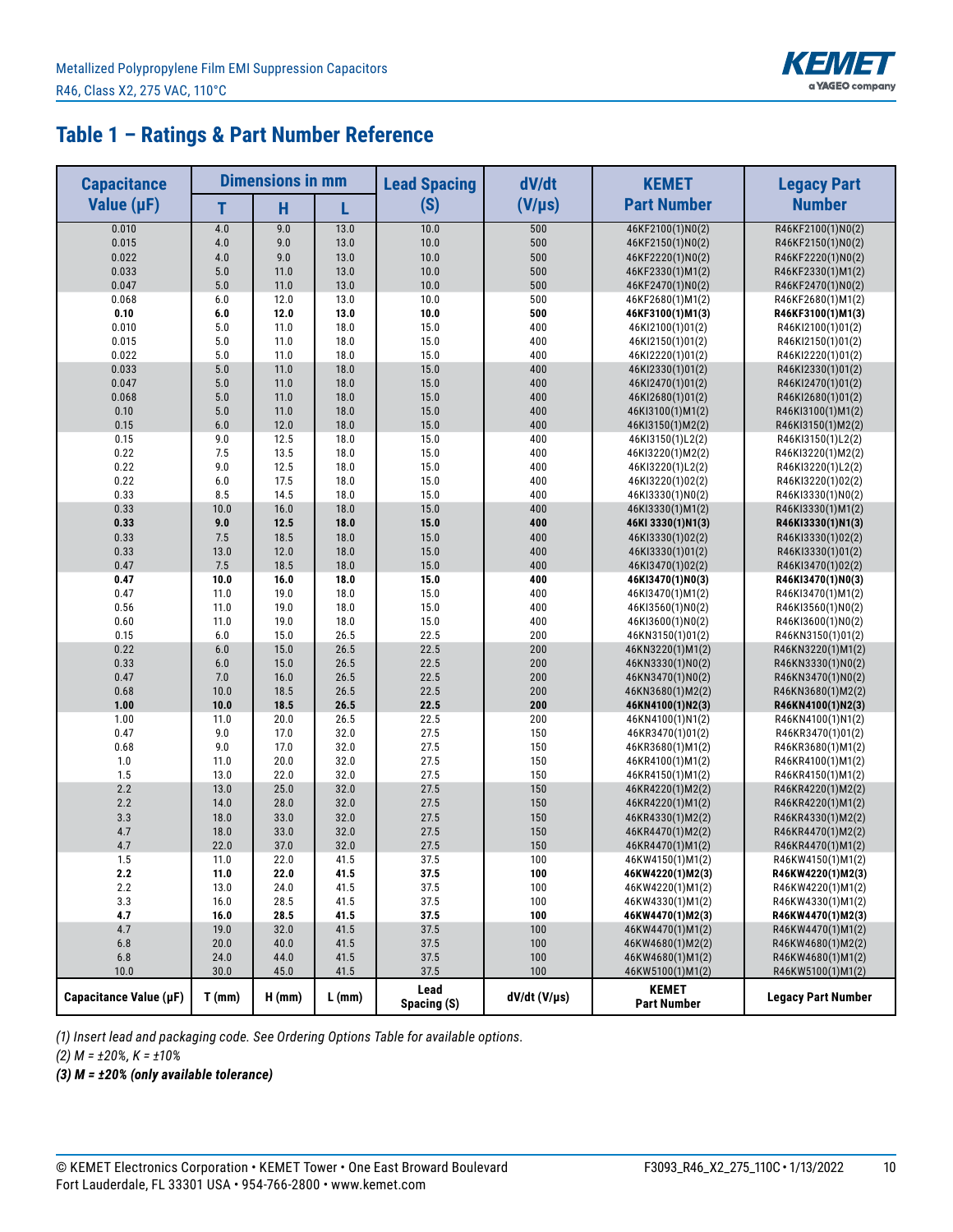

#### **Soldering Process**

The implementation of the RoHS directive has resulted in the selection of SnAuCu (SAC) alloys or SnCu alloys as primary solder material. This has increased the liquidus temperature from 183°C for SnPb eutectic alloys to 217 – 221°C for the new alloys. As a result, the heat stress to the components, even in wave soldering, has increased considerably due to higher preheat and wave temperatures. Polypropylene capacitors are especially sensitive to heat (the melting point of polypropylene is 160 – 170°C). Wave soldering can be destructive, especially for mechanically small polypropylene capacitors (with lead spacing of 5 – 15 mm). Great care must be taken during soldering. The recommended solder profiles from KEMET should be used. Consult KEMET with any questions. In general, the wave soldering curve from IEC Publication 61760-1 Edition 2 serves as a solid guideline for successful soldering. See Figure 1.

Reflow soldering is not recommended for through-hole film capacitors. Exposing capacitors to a soldering profile in excess of the above-recommended limits may result to degradation of or permanent damage to the capacitors.

Do not place the polypropylene capacitor through an adhesive curing oven to cure resin for surface mount components. Insert through-hole parts after curing surface mount parts. Consult KEMET to discuss the actual temperature profile in the oven, if through-hole components must pass through the adhesive curing process. A maximum two soldering cycles is recommended. Allow time for the capacitor surface temperature to return to normal temperature before performing the second soldering cycle.

#### **Manual Soldering Recommendations**

Following is the recommendation for manual soldering with a soldering iron.



The soldering iron tip temperature should be set at 350°C (+10°C maximum), with the soldering duration not to exceed more than 3 seconds.

#### **Wave Soldering Recommendations**

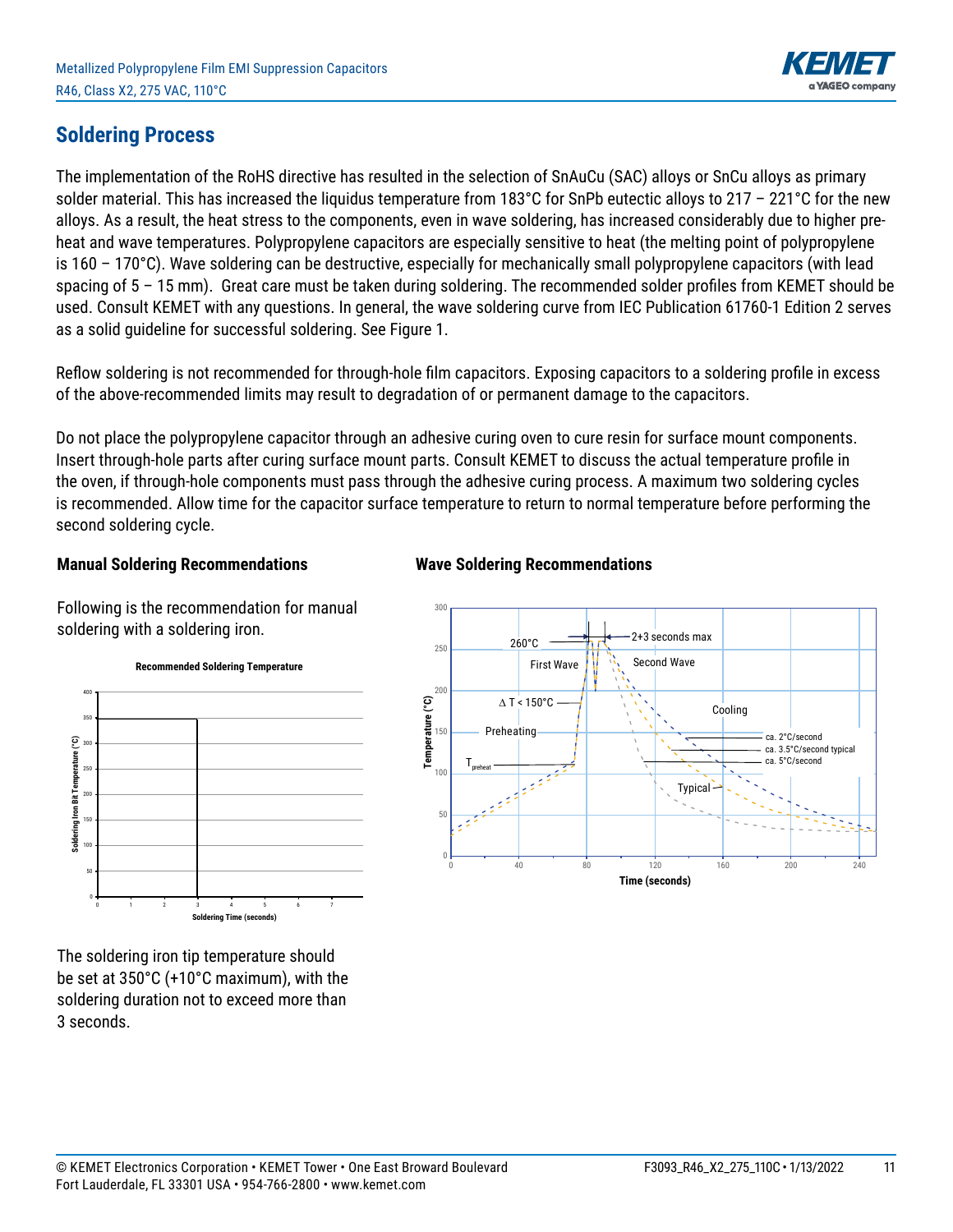

#### **Soldering Process cont.**

#### **Wave Soldering Recommendations cont.**

1. The table indicates the maximum set-up temperature of the soldering process.

| <b>Dielectric</b>         |                                    | <b>Maximum</b><br><b>Preheat</b><br><b>Temperature</b> | <b>Maximum</b><br><b>Peak Soldering</b><br><b>Temperature</b> |                                |  |
|---------------------------|------------------------------------|--------------------------------------------------------|---------------------------------------------------------------|--------------------------------|--|
| <b>Film Material</b>      | Capacitor<br>Pitch<br>$\leq 15$ mm | Capacitor<br>Pitch<br>$>15$ mm                         | Capacitor<br>Pitch<br>$\leq 15$ mm                            | Capacitor<br>Pitch<br>$>15$ mm |  |
| Polyester                 | $130^{\circ}$ C                    | $130^{\circ}$ C                                        | $270^{\circ}$ C                                               | $270^{\circ}$ C                |  |
| Polypropylene             | $110^{\circ}$ C                    | $130^{\circ}$ C                                        | $260^{\circ}$ C                                               | $270^{\circ}$ C                |  |
| Paper                     | $130^{\circ}$ C                    | $140^{\circ}$ C                                        | $270^{\circ}$ C                                               | $270^{\circ}$ C                |  |
| Polyphenylene<br>Sulphide | $150^{\circ}$ C                    | $160^{\circ}$ C                                        | $270^{\circ}$ C                                               | $270^{\circ}$ C                |  |

2. The maximum temperature measured inside the capacitor: set the temperature so that the maximum temperature inside the element is below the limit.

| <b>Dielectric Film Material</b> | <b>Maximum Temperature</b><br><b>Measured Inside the Element</b> |
|---------------------------------|------------------------------------------------------------------|
| Polyester                       | $160^{\circ}$ C                                                  |
| Polypropylene                   | $110^{\circ}$ C                                                  |
| Paper                           | $160^{\circ}$ C                                                  |
| Polyphenylene Sulphide          | $160^{\circ}$ C                                                  |



*Temperature monitored inside the capacitor.*

#### **Selective Soldering Recommendations**

Selective dip soldering is a variation of reflow soldering. In this method, the printed circuit board with through-hole components to be soldered is preheated and transported over the solder bath as it is in normal flow soldering, without touching the solder. When the board is over the bath, it is stopped. Pre-designed solder pots are lifted from the bath with molten solder, only at the places of the selected components, and pressed against the lower surface of the board to solder the components.

The temperature profile for selective soldering is similar to the double wave flow soldering outlined in this document. **However, instead of two baths, there is only one with a time from 3 – 10 seconds.** In selective soldering, the risk of overheating is greater than in double wave flow soldering, and great care must be taken so that the parts do not overheat.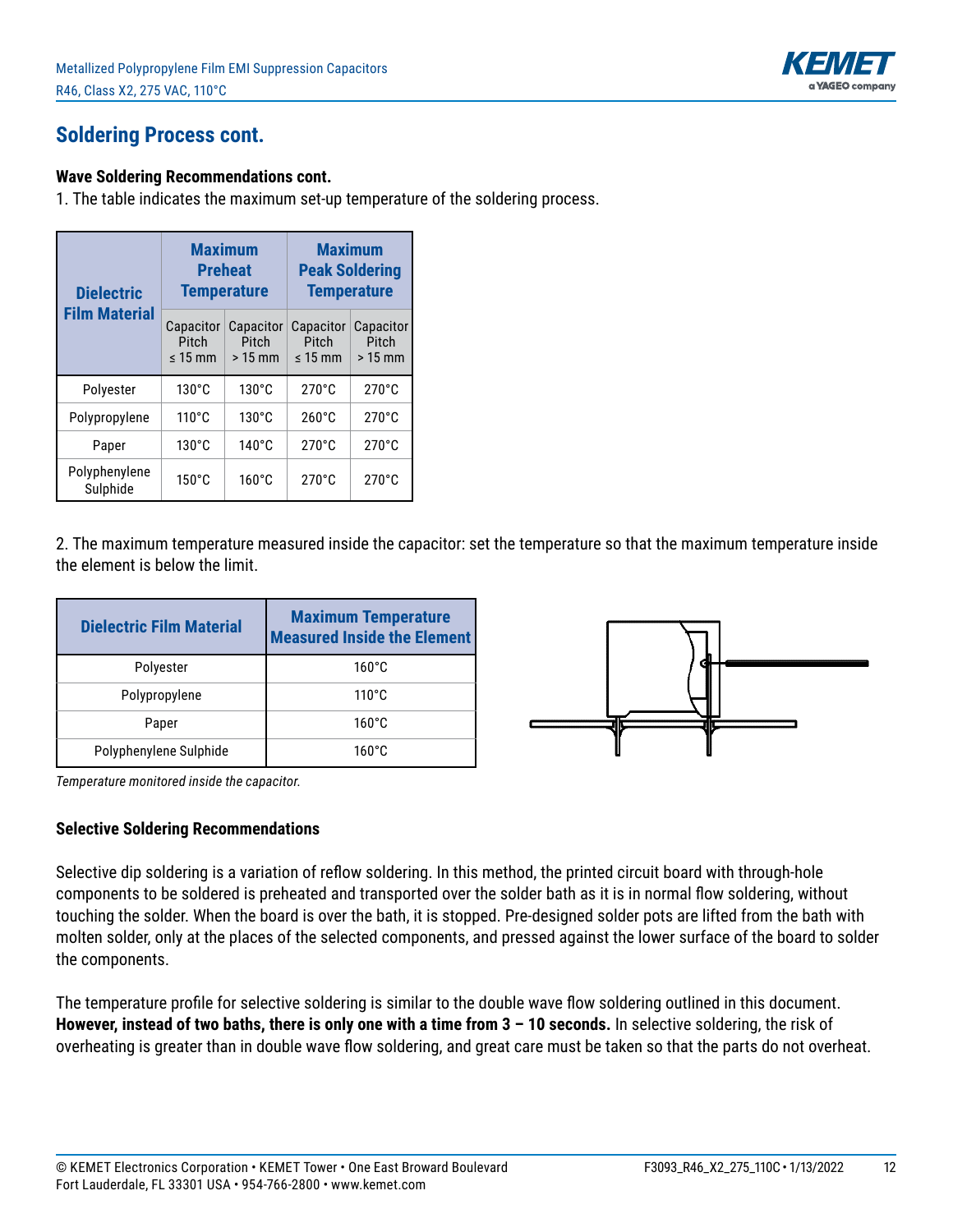

### **Construction**



**Winding Scheme**

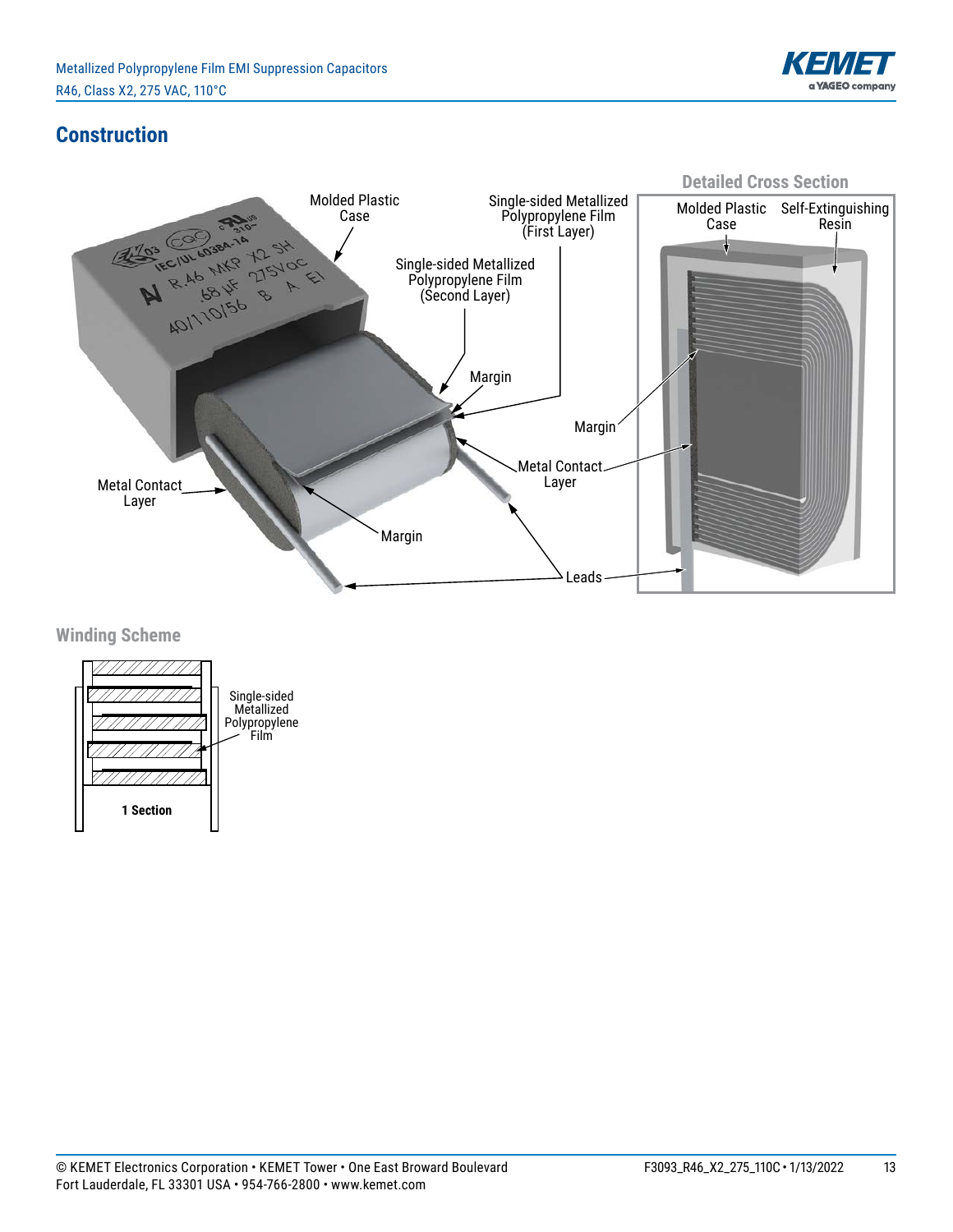

#### **Marking**

#### **Lead Spacing 10 mm**



#### **Lead Spacing 15 mm, 22.5 mm, and 27.5 mm**





*NOTE: Hot imprinting with or without color or ink jet or laser marking*

Flammability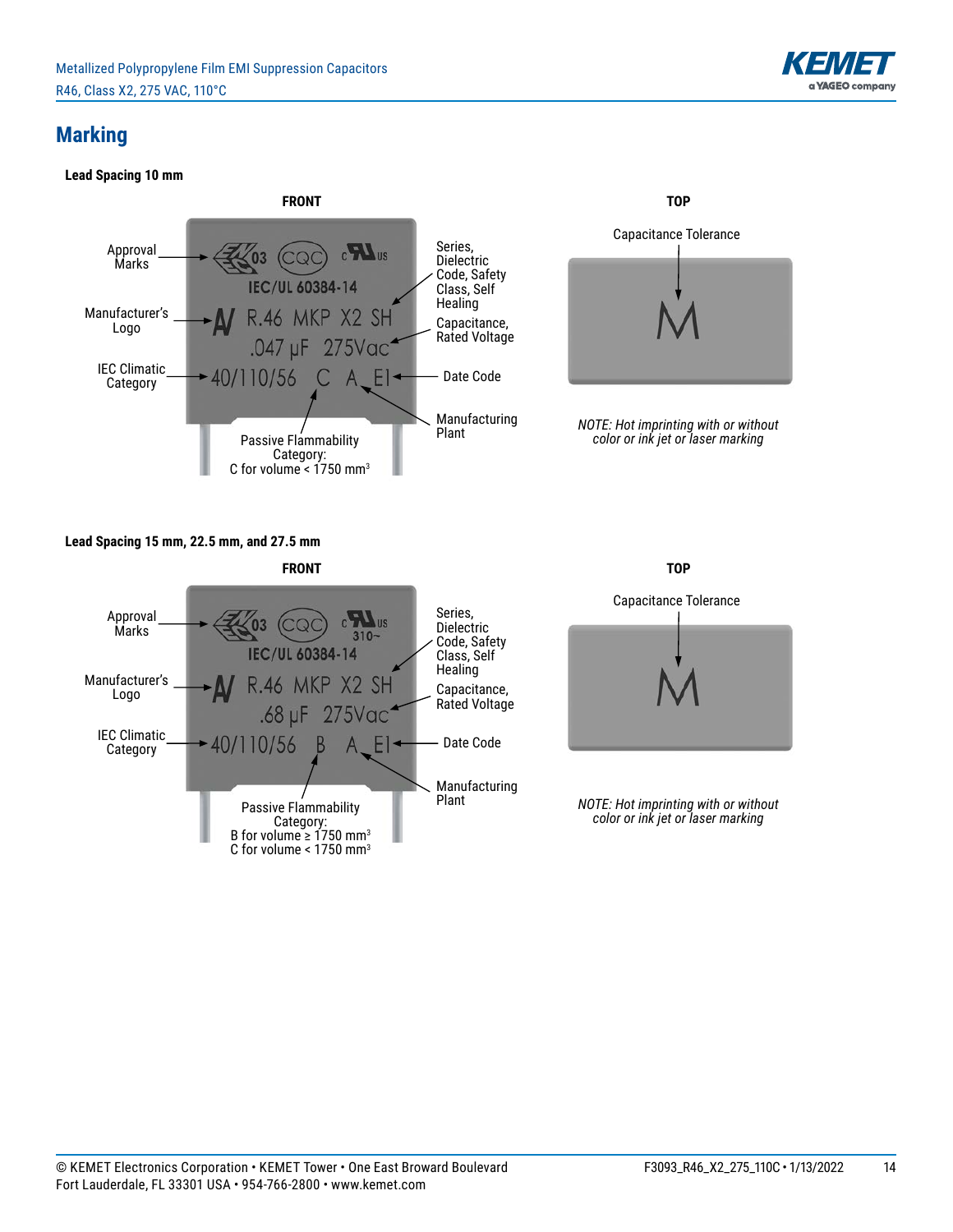

#### **Marking cont.**





*\*Differences are caused by technology (clichee, laser, or ink) and production line.*

| <b>Manufacturing Date Code (IEC-60062)</b> |             |                |                |  |  |  |
|--------------------------------------------|-------------|----------------|----------------|--|--|--|
| <b>Year</b>                                | <b>Code</b> | <b>Month</b>   | <b>Code</b>    |  |  |  |
| 2010                                       | A           | January        | 1              |  |  |  |
| 2011                                       | B           | February       | $\overline{2}$ |  |  |  |
| 2012                                       | C           | March          | 3              |  |  |  |
| 2013                                       | D           | April          | 4              |  |  |  |
| 2014                                       | E           | May            | 5              |  |  |  |
| 2015                                       | F           | June           | 6              |  |  |  |
| 2016                                       | H           | July           | 7              |  |  |  |
| 2017                                       | J           | August         | 8              |  |  |  |
| 2018                                       | Κ           | September      | 9              |  |  |  |
| 2019                                       | L           | <b>October</b> | 0              |  |  |  |
| 2020                                       | М           | November       | N              |  |  |  |
| 2021                                       | N           | December       | D              |  |  |  |
| 2022                                       | P           |                |                |  |  |  |
| 2023                                       | R           |                |                |  |  |  |
| 2024                                       | S           |                |                |  |  |  |
| 2025                                       | T           |                |                |  |  |  |
| 2026                                       | U           |                |                |  |  |  |
| 2027                                       | V           |                |                |  |  |  |
| 2028                                       | W           |                |                |  |  |  |
| 2029                                       | χ           |                |                |  |  |  |
| 2030                                       | A           |                |                |  |  |  |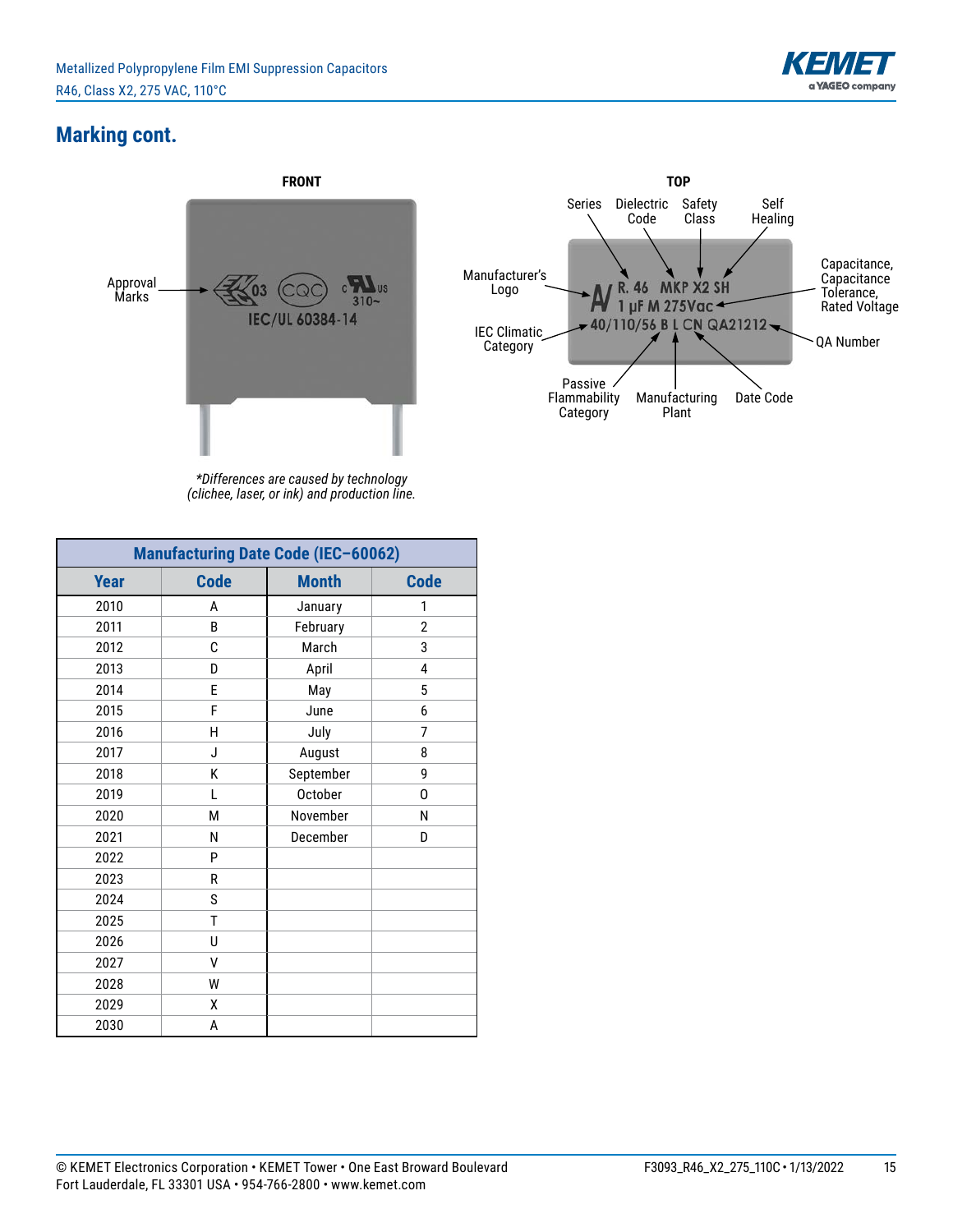

# **Packaging Quantities**

| <b>Lead</b><br><b>Spacing</b><br>(mm) | <b>Thickness</b><br>(mm)        | <b>Height</b><br>(mm) | Length<br>(mm) | <b>Bulk</b><br><b>Short</b><br><b>Leads</b> |           | <b>Bulk</b><br><b>Long Leads</b> | <b>Standard Reel</b><br>ø 355 mm | <b>Large</b><br><b>Reel</b><br>ø 500 mm | <b>Ammo</b><br><b>Taped</b> |  |
|---------------------------------------|---------------------------------|-----------------------|----------------|---------------------------------------------|-----------|----------------------------------|----------------------------------|-----------------------------------------|-----------------------------|--|
|                                       | <b>Lead and Packaging Code:</b> |                       |                | 00 - JA - JB<br>JE - JH                     | <b>JM</b> | $40 - 50$                        | GY                               | CK                                      | <b>DQ</b>                   |  |
|                                       | $\overline{4}$                  | 9                     | 13             | 2,000                                       | 2,200     | 1,800                            | 750                              | 1,500                                   | 1,000                       |  |
| 10                                    | $\overline{5}$                  | 11                    | 13             | 1,300                                       | 2,000     | 1,500                            | 600                              | 1,250                                   | 800                         |  |
|                                       | $\boldsymbol{6}$                | 12                    | 13             | 1,000                                       | 1,800     | 1,200                            | 500                              | 1,000                                   | 680                         |  |
|                                       |                                 |                       |                |                                             |           |                                  |                                  |                                         |                             |  |
|                                       | $\overline{5}$                  | 11                    | $18\,$         | 2,000                                       | 1,250     | 1,000                            | 600                              | 1,250                                   | 800                         |  |
|                                       | $\boldsymbol{6}$                | 12                    | $18\,$         | 1,750                                       | 1,000     | 900                              | 500                              | 1,000                                   | 680                         |  |
|                                       | $\boldsymbol{6}$                | 17.5                  | 18             | 1,000                                       | 800       | 700                              | 500                              | 1,000                                   | 680                         |  |
|                                       | 7.5                             | 13.5                  | 18             | 1,000                                       | 800       | 700                              | 350                              | 800                                     | 500                         |  |
| 15                                    | 7.5                             | 18.5                  | $18\,$         | 900                                         | 650       | 500                              | $\overline{\phantom{a}}$         | 800                                     | 500                         |  |
|                                       | 8.5                             | 14.5                  | $18\,$         | 1,000                                       | 650       | 500                              | 300                              | 700                                     | 440                         |  |
|                                       | $\mathsf g$                     | 12.5                  | 18             | 1,000                                       | 700       | 520                              | 270                              | 650                                     | 410                         |  |
|                                       | 10                              | 16                    | 18             | 750                                         | 550       | 500                              | 270                              | 600                                     | 380                         |  |
|                                       | 11                              | 19                    | $18\,$         | 450                                         | 400       | 350                              | $\blacksquare$                   | 500                                     | 340                         |  |
|                                       | 13                              | 12                    | $18\,$         | 750                                         | 520       | 490                              | 200                              | 480                                     | 280                         |  |
|                                       | $\boldsymbol{6}$                | 15                    | 26.5           | 805                                         | 450       | 500                              | $\blacksquare$                   | 700                                     | 464                         |  |
|                                       | $\overline{7}$                  | 16                    | 26.5           | 700                                         | 450       | 500                              | $\overline{\phantom{a}}$         | 550                                     | 380                         |  |
| 22.5                                  | 10                              | 18.5                  | 26.5           | 396                                         | 350       | 300                              | $\Box$                           | 350                                     | 235                         |  |
|                                       | 11                              | 20                    | 26.5           | 360                                         | 200       | 250                              | $\overline{\phantom{a}}$         | 350                                     | 217                         |  |
|                                       | 13                              | 22                    | 26.5           | 300                                         | 150       | 200                              | $\blacksquare$                   | 300                                     |                             |  |
|                                       |                                 |                       |                |                                             |           |                                  |                                  |                                         |                             |  |
|                                       | 9                               | 17                    | 32             | 816                                         | 408       | 408                              | $\blacksquare$                   | 450                                     | $\overline{\phantom{a}}$    |  |
|                                       | 11                              | 20                    | 32             | 560                                         | 336       | 336                              | $\overline{\phantom{a}}$         | 350                                     | $\overline{a}$              |  |
|                                       | 13                              | 22                    | 32             | 480                                         | 288       | 288                              | $\overline{\phantom{a}}$         | 300                                     | $\overline{\phantom{a}}$    |  |
| 27.5                                  | 13                              | 25                    | 32             | 480                                         | 288       | 288                              | $\blacksquare$                   | $\blacksquare$                          | $\blacksquare$              |  |
|                                       | 14                              | 28                    | 32             | 352                                         | 176       | 176                              | $\overline{\phantom{a}}$         | $\overline{\phantom{a}}$                | $\overline{a}$              |  |
|                                       | 18                              | 33                    | 32             | 256                                         | 128       | 128                              | $\frac{1}{2}$                    | $\overline{a}$                          | $\overline{a}$              |  |
|                                       | 22                              | 37                    | 32             | 168                                         | 112       | 112                              | $\overline{\phantom{a}}$         | $\overline{\phantom{a}}$                | $\overline{\phantom{a}}$    |  |
|                                       |                                 |                       |                |                                             |           |                                  |                                  |                                         |                             |  |
|                                       | 11,                             | 22                    | 41.5           | 420                                         | 252       | 252                              |                                  |                                         |                             |  |
|                                       | 13                              | 24                    | 41.5           | 360                                         | 216       | 216                              | $\overline{\phantom{a}}$         | $\overline{\phantom{a}}$                | $\blacksquare$              |  |
|                                       | 16                              | 28.5                  | 41.5           | 216                                         | 108       | 108                              | $\blacksquare$                   | ÷,                                      | ÷,                          |  |
| 37.5                                  | $19$                            | 32                    | 41.5           | 192                                         | 96        | 96                               | $\overline{\phantom{a}}$         | $\overline{\phantom{a}}$                | $\overline{\phantom{a}}$    |  |
|                                       | 20                              | 40                    | 41.5           | 126                                         | 84        | 84                               | $\blacksquare$                   | $\overline{a}$                          | $\overline{a}$              |  |
|                                       | 24                              | 44                    | 41.5           | 108                                         | 72        | 72                               | $\overline{\phantom{a}}$         | $\blacksquare$                          | $\blacksquare$              |  |
|                                       | $30\,$                          | 45                    | 41.5           | $90\,$                                      | 60        | 60                               | $\overline{\phantom{a}}$         | $\blacksquare$                          | $\blacksquare$              |  |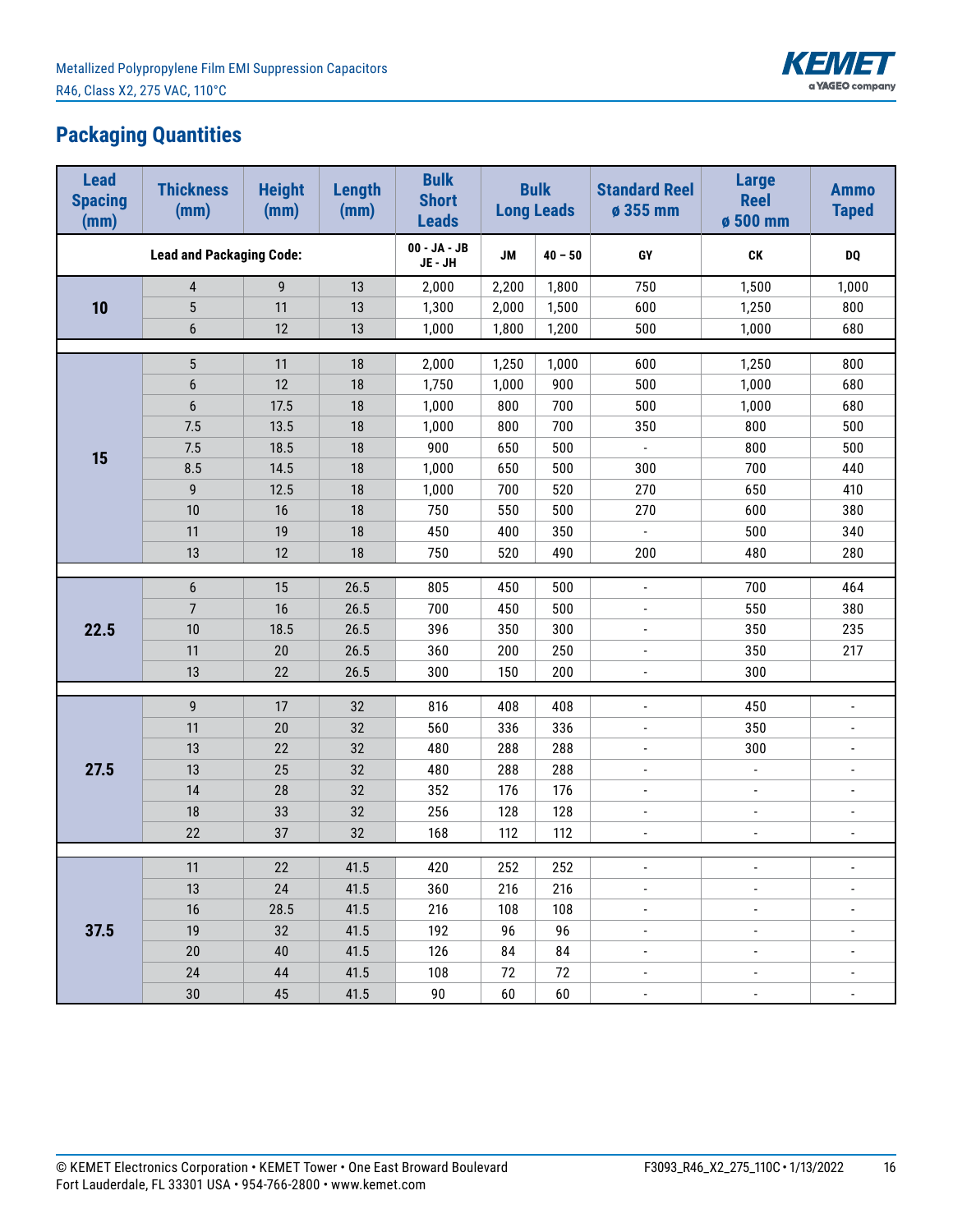

## **Lead Taping & Packaging (IEC 60286–2)**



**Figure 2 Lead Spacing 15 mm**





**Figure 3 Lead Spacing 22.5 – 27.5 mm**



# **Taping Specification**

|                                         |               | <b>Dimensions (mm)</b> |             |          |          |             |
|-----------------------------------------|---------------|------------------------|-------------|----------|----------|-------------|
| <b>Description</b>                      | <b>Symbol</b> | Lead Space             |             |          |          |             |
|                                         |               | 10                     | 15          | 22.5     | 27.5     | Tol.        |
|                                         |               | <b>Fig. 1</b>          | Fig. $2$    | Fig. $3$ | Fig. $3$ |             |
| Lead wire diameter                      | $\mathsf{d}$  | 0.6                    | $0.6 - 0.8$ | 0.8      | 0.8      | ±0.05       |
| Taping lead space                       | P             | 25.4                   | 25.4        | 38.1     | 38.1     | ±1          |
| Feed hole lead space *                  | $P_0$         | 12.7                   | 12.7        | 12.7     | 12.7     | $±0.2**$    |
| Centering of the lead wire              | $P_1$         | 7.7                    | 5.2         | 7.8      | 5.3      | ±0.7        |
| Centering of the body                   | $P_2$         | 12.7                   | 12.7        | 19.05    | 19.05    | ±1.3        |
| Lead spacing (pitch) ***                | F             | 10                     | 15          | 22.5     | 27.5     | $+0.6/-0.1$ |
| Component alignment                     | Δh            | 0                      | 0           | 0        | 0        | ±2          |
| Height of component<br>from tape center | $H_0$ ****    | 18.5                   | 18.5        | 18.5     | 18.5     | ±0.5        |
| Carrier tape width                      | W             | 18                     | 18          | 18       | 18       | $+1/-0.5$   |
| Hold down tape width                    | $W_{n}$       | g                      | 10          | 10       | 10       | Minimum     |
| Hole position                           | $W_1$         | g                      | 9           | 9        | 9        | ±0.5        |
| Hold down tape position                 | $W_{2}$       | 3                      | 3           | 3        | 3        | Maximum     |
| Feed hole diameter                      | $D_{0}$       | 4                      | 4           | 4        | 4        | ±0.2        |
| Total tape thickness                    | t             | 0.7                    | 0.7         | 0.7      | 0.7      | ±0.2        |

*\* 15 mm also available* 

*\*\* Maximum of 1 mm on 20 lead spaces*

*\*\*\* Pitches 15 mm and 10 mm taped to 7.5 mm (crimped leads) available upon request*

*\*\*\*\* H0 = 16.5 mm is available upon request*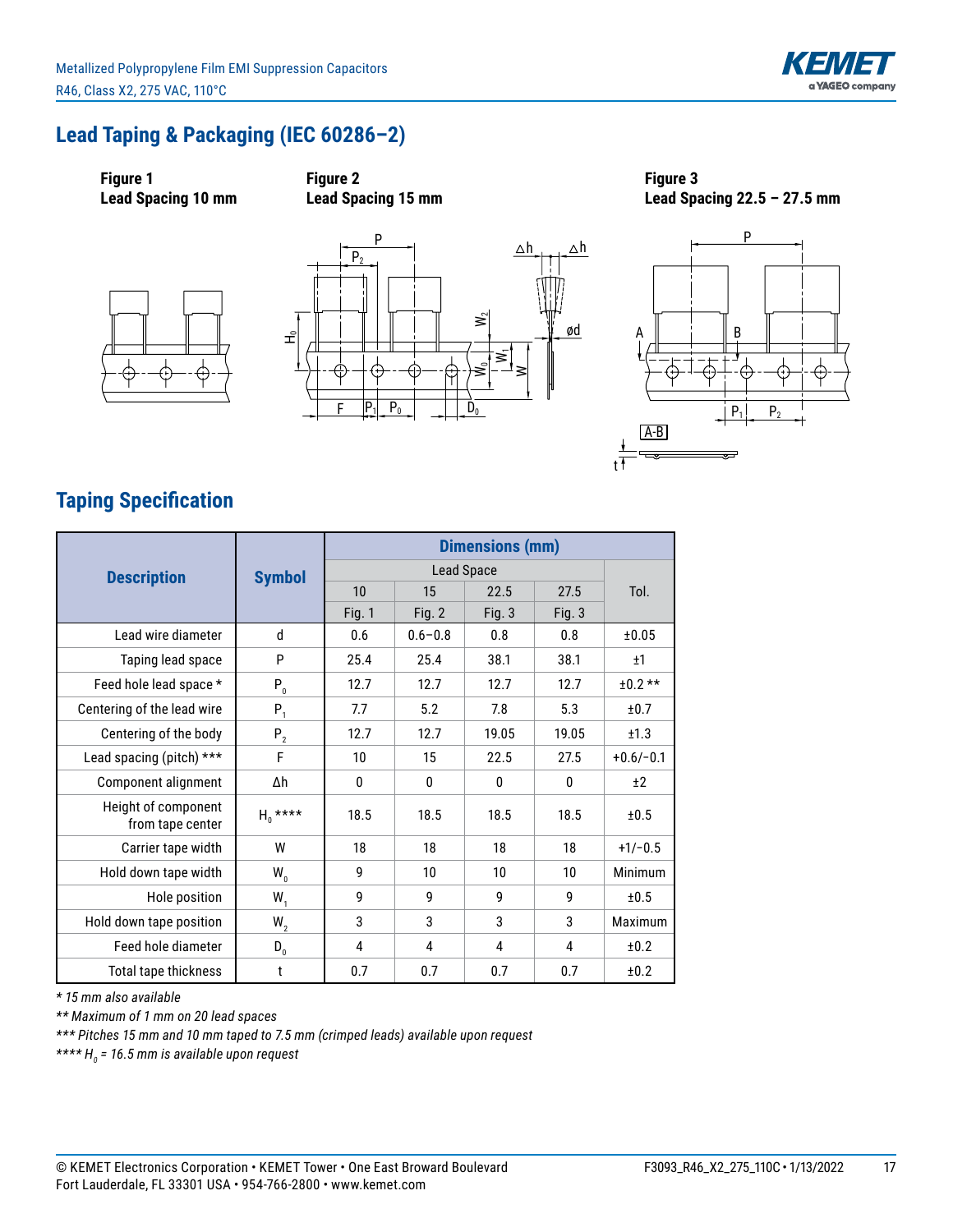

# **Lead Taping & Packaging (IEC 60286–2) cont.**

# **Ammo Specifications**

| <b>Dimensions (mm)</b> |     |    |  |  |  |
|------------------------|-----|----|--|--|--|
|                        |     |    |  |  |  |
| 360                    | 340 | 59 |  |  |  |



# **Reel Specifications**

| <b>Reel Size</b> | <b>Dimensions (mm)</b> |    |            |  |  |
|------------------|------------------------|----|------------|--|--|
|                  |                        |    |            |  |  |
| Standard         | 355                    | 30 | 55 Maximum |  |  |
| Large            | 500                    | 25 |            |  |  |